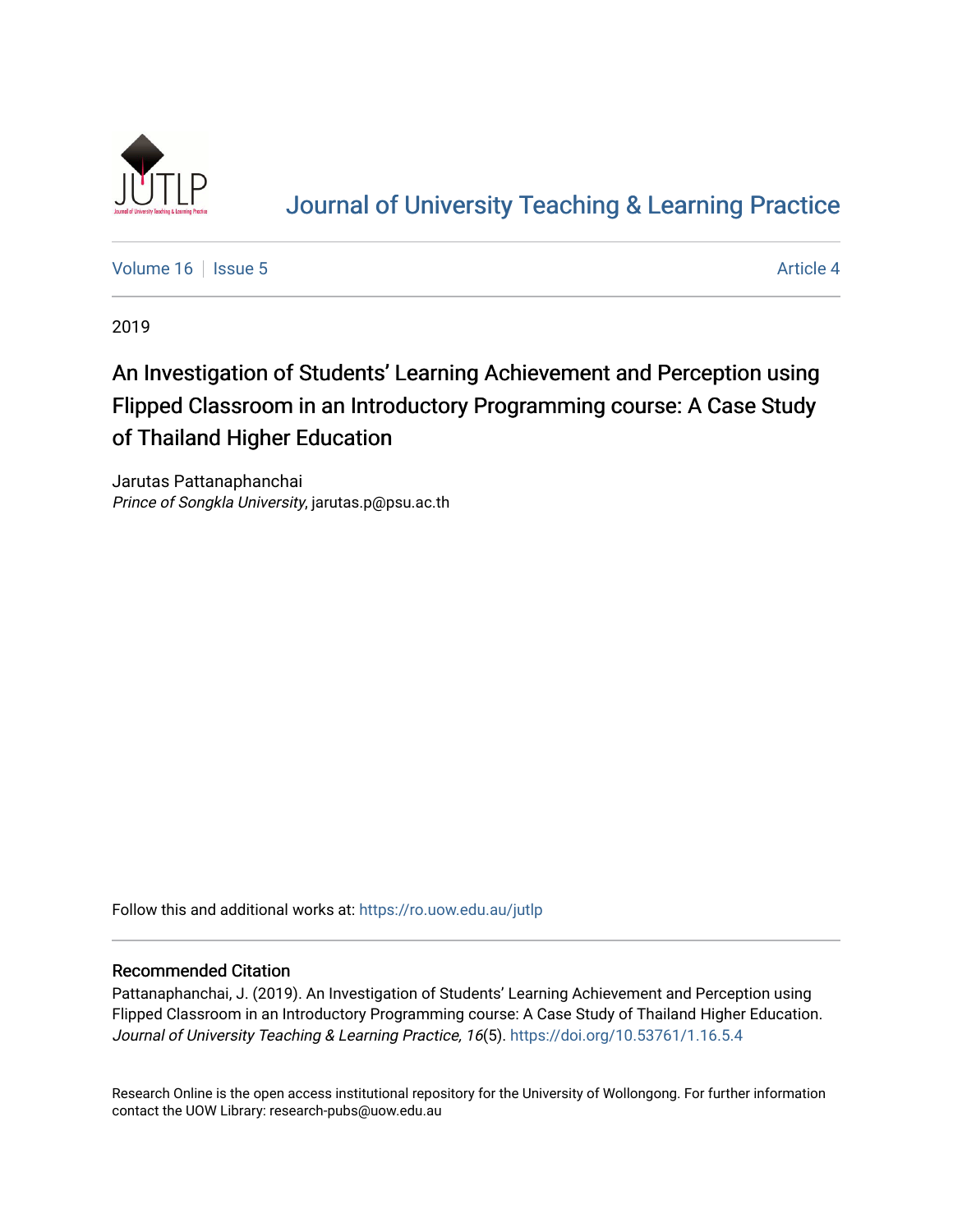## An Investigation of Students' Learning Achievement and P erception using Flipped Classroom in an Introductory Programming course: A Case Study of Thailand Higher Education

## **Abstract**

Computer programming is a difficult subject for most novice programming students which leads to a high rate of dropout or failure. Flipped classrooms have been increasingly used to teach programming students to practice their programming skills in the class based on their knowledge acquired from outside the classroom. This study investigated students' learning achievement which was measured by their performance on a coding test and an exam. We compared students' programming test scores of the traditional classroom in semester 1 of the academic year 2016 with the flipped classroom in semester 1 in 2017. In addition, we studied students' perception of flipped classrooms in a structured programming course. The population of this study consisted of 69 second-year students of the Information and Communication Technology programme in the Faculty of Science, Prince of Songkla University, Thailand. The research instrument for investigating students' perception of flipped classrooms was a questionnaire. Students were positive in their perception of flipped classrooms and agreed that in-class activities improved their understanding of concepts. Moreover, students in the flipped classroom environment had a significantly higher test score compared to students in a traditional lecture class.

## Keywords

flipped classroom, learning achievement, programming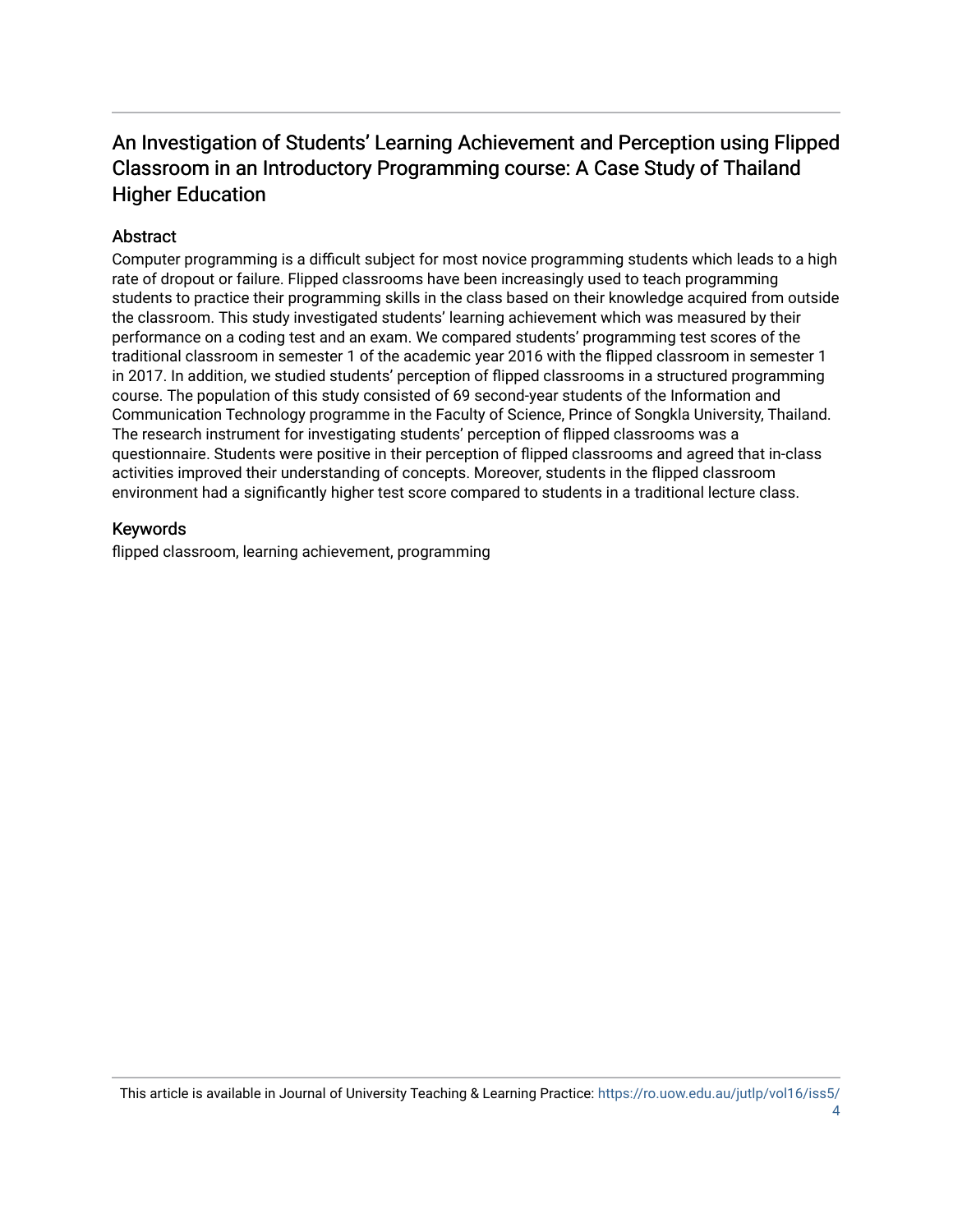

# [Journal of University Teaching & Learning Practice](https://ro.uow.edu.au/jutlp)

[Volume 16](https://ro.uow.edu.au/jutlp/vol16) | [Issue 5](https://ro.uow.edu.au/jutlp/vol16/iss5) Article 4

2019

# An Investigation of Students' Learning Achievement and Perception using Flipped Classroom in an Introductory Programming course: A Case Study of Thailand Higher Education

Jarutas Pattanaphanchai Prince of Songkla University, jarutas.p@psu.ac.th

Follow this and additional works at: [https://ro.uow.edu.au/jutlp](https://ro.uow.edu.au/jutlp?utm_source=ro.uow.edu.au%2Fjutlp%2Fvol16%2Fiss5%2F4&utm_medium=PDF&utm_campaign=PDFCoverPages) 

## Recommended Citation

Pattanaphanchai, J. (2019). An Investigation of Students' Learning Achievement and Perception using Flipped Classroom in an Introductory Programming course: A Case Study of Thailand Higher Education. Journal of University Teaching & Learning Practice, 16(5). [https://ro.uow.edu.au/jutlp/vol16/iss5/4](https://ro.uow.edu.au/jutlp/vol16/iss5/4?utm_source=ro.uow.edu.au%2Fjutlp%2Fvol16%2Fiss5%2F4&utm_medium=PDF&utm_campaign=PDFCoverPages) 

Research Online is the open access institutional repository for the University of Wollongong. For further information contact the UOW Library: research-pubs@uow.edu.au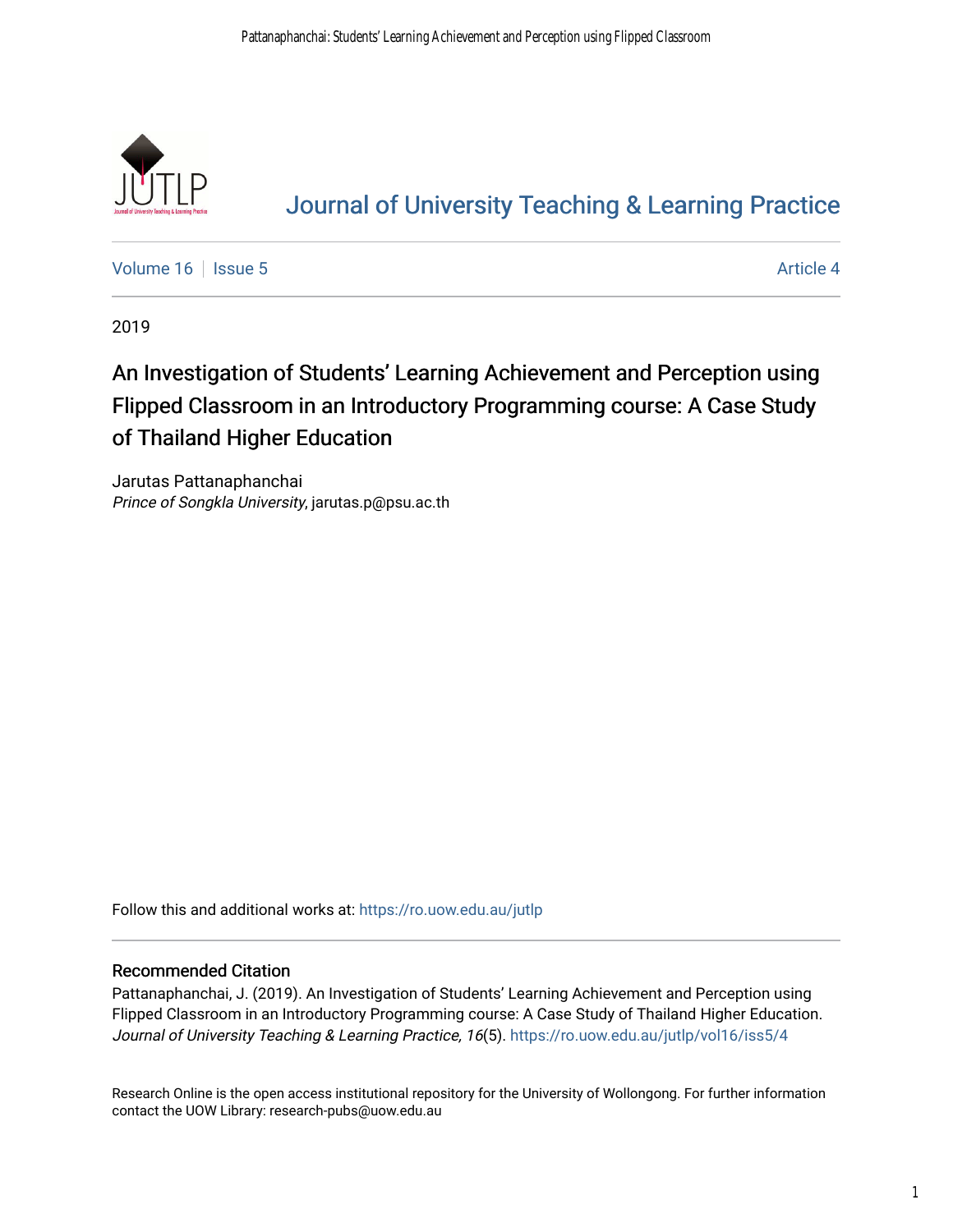## An Investigation of Students' Learning Achievement and Perception using Flipped Classroom in an Introductory Programming course: A Case Study of Thailand Higher Education

## **Abstract**

Computer programming is a difficult subject for most novice programming students which leads to a high rate of dropout or failure. Flipped classrooms have been increasingly used to teach programming students to practice their programming skills in the class based on their knowledge acquired from outside the classroom. This study investigated students' learning achievement which was measured by their performance on a coding test and an exam. We compared students' programming test scores of the traditional classroom in semester 1 of the academic year 2016 with the flipped classroom in semester 1 in 2017. In addition, we studied students' perception of flipped classrooms in a structured programming course. The population of this study consisted of 69 second-year students of the Information and Communication Technology programme in the Faculty of Science, Prince of Songkla University, Thailand. The research instrument for investigating students' perception of flipped classrooms was a questionnaire. Students were positive in their perception of flipped classrooms and agreed that in-class activities improved their understanding of concepts. Moreover, students in the flipped classroom environment had a significantly higher test score compared to students in a traditional lecture class.

## Keywords

flipped classroom, learning achievement, programming

This article is available in Journal of University Teaching & Learning Practice: [https://ro.uow.edu.au/jutlp/vol16/iss5/](https://ro.uow.edu.au/jutlp/vol16/iss5/4) [4](https://ro.uow.edu.au/jutlp/vol16/iss5/4)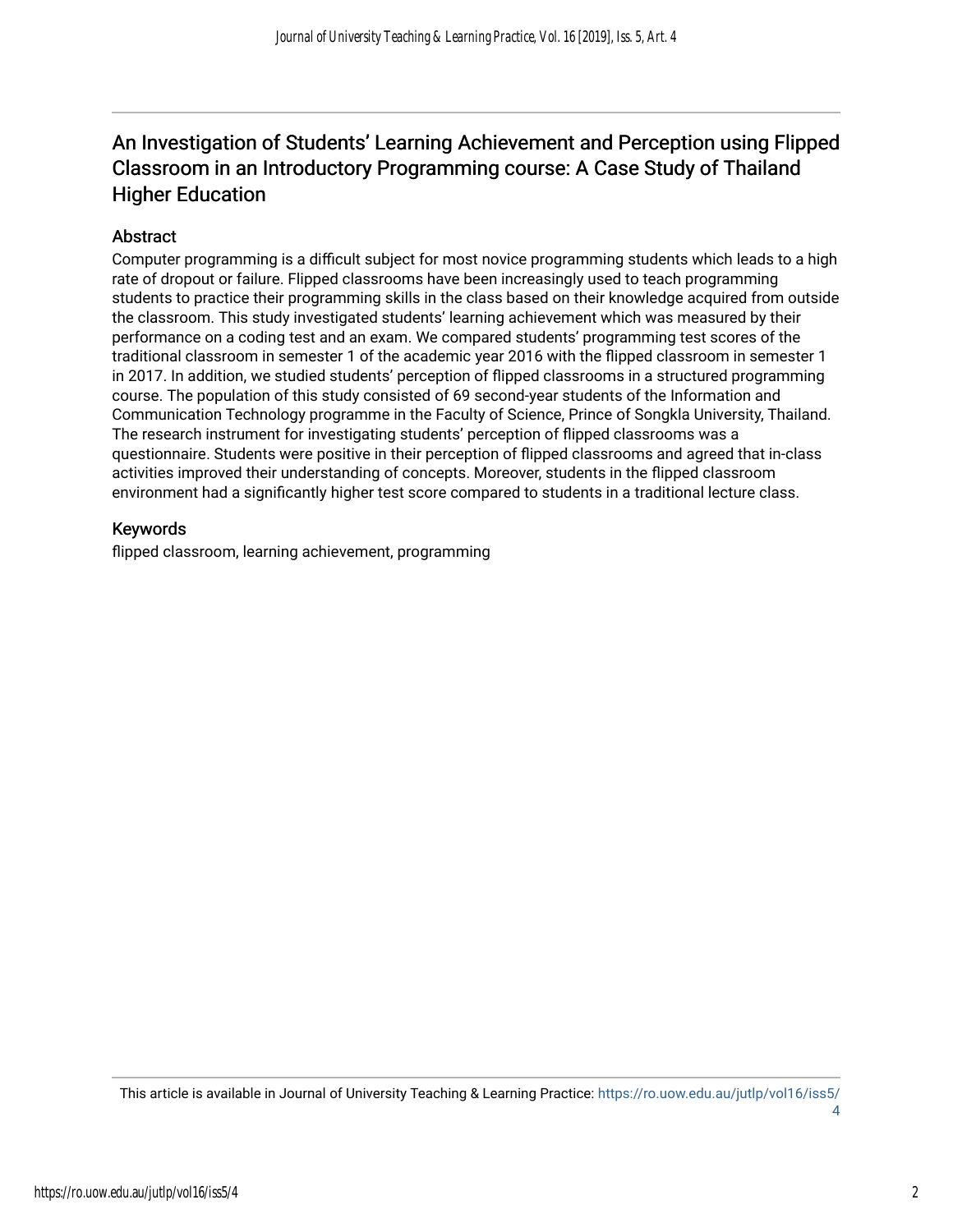## **Introduction**

Teaching programming for novice students is a challenging task, as it needs to apply concepts of programming into hands-on coding. The traditional style of teaching involves lectures, programming assignments and written examinations. Most students struggle to understand and implement programming concepts resulting in high failure rates (Butler & Morgan 2007). A number of alternative teaching methods have been introduced and explored to improve students' programming. The flipped classroom, which is gaining popularity in higher education, is a pedagogical approach that moves direct instruction in the learning content from group space in the classroom to the individual learning space. In the students' individual space, they contact the new material in form of structured activities, which are provided through guided instructions in either a hard-copy book or digitally (in an electronic book, video or tutorial via an online system). The instructions contain a mixture of text, pictures and diagrams. In the group spaces, students apply their understanding to problems and work together, with either the instructor or their classmates (Fulton 2012, Bergmann & Aaron 2012, Talbert 2017). The flipped-learning model consists of two main characteristics. The first is direct instruction; the lecturer provides guidelines to students on how they are expected to encounter the new materials. The guidelines express the structure and sequence of learning the new matter. Direct instruction can be in several forms; for example, the lecturer can assign activities that students need to summarise or ask them to draw a mind map after reading the material to prove their understanding of the content. The second characteristic is an intentional approach to get students engaged in teams. The engagement involves dynamic and creative activities that support learning. Activities in class can include peer-assisted learning, cooperative learning, problem-based learning, group presentations, a think-pair-exercise discussion or classroom responses to provoking questions using technology such as clickers (Bishop  $\&$ Verleger 2013, Hawks 2014, Talbert 2017). The advantages claimed for the flipped classroom include improved grades, self-paced learning, increased engagement in learning and improved selfefficacy in independent learning (Enfield 2013, Herreid & Schiller 2013, Gilboy, Heinerichs & Pazzaglia 2015).

The Information and Communication Technology (ICT) Programme in the Faculty of Science, Prince of Songkla University (PSU), Thailand, provides an introductory structured programming course for sophomore-level students in their first semester. In 2016, the introductory structured programming course had been conducted in traditional teaching style in which the instructor delivered subject content by giving a lecture. Then, students practiced their understanding of the content via hands-on mandatory programming assignments and programming laboratories. The course materials (PowerPoint slides, links to book chapters, laboratory instruction sheets and course information) were provided via the university's e-learning system (LMS2, an implementation based on Moodle) (Dougiamas & Taylor 2003, Cole & Foster 2007). Despite the students having easy access to material, the high failure rate and lack of programming proficiency became clear at the end of the semester. The researchers, therefore, implemented a flipped classroom in the expectation of improved students' learning experiences and learning achievement. The purpose of this research was to study students' satisfaction with the flipped-classroom approach and students' satisfaction with the in-class activities in the flipped classroom, and to compare students' learning achievement between the conventional classroom in semester 1 of the academic year 2016 and the flipped classroom in semester 1 in 2017. The hypotheses tested were:

- 1. There will be no significant differences in pre- and post-mean ratings of students' understanding of the flipped classroom.
- 2. There will be no significant differences in mean ratings of satisfaction with in-class activities in the flipped classroom and the neutral rating.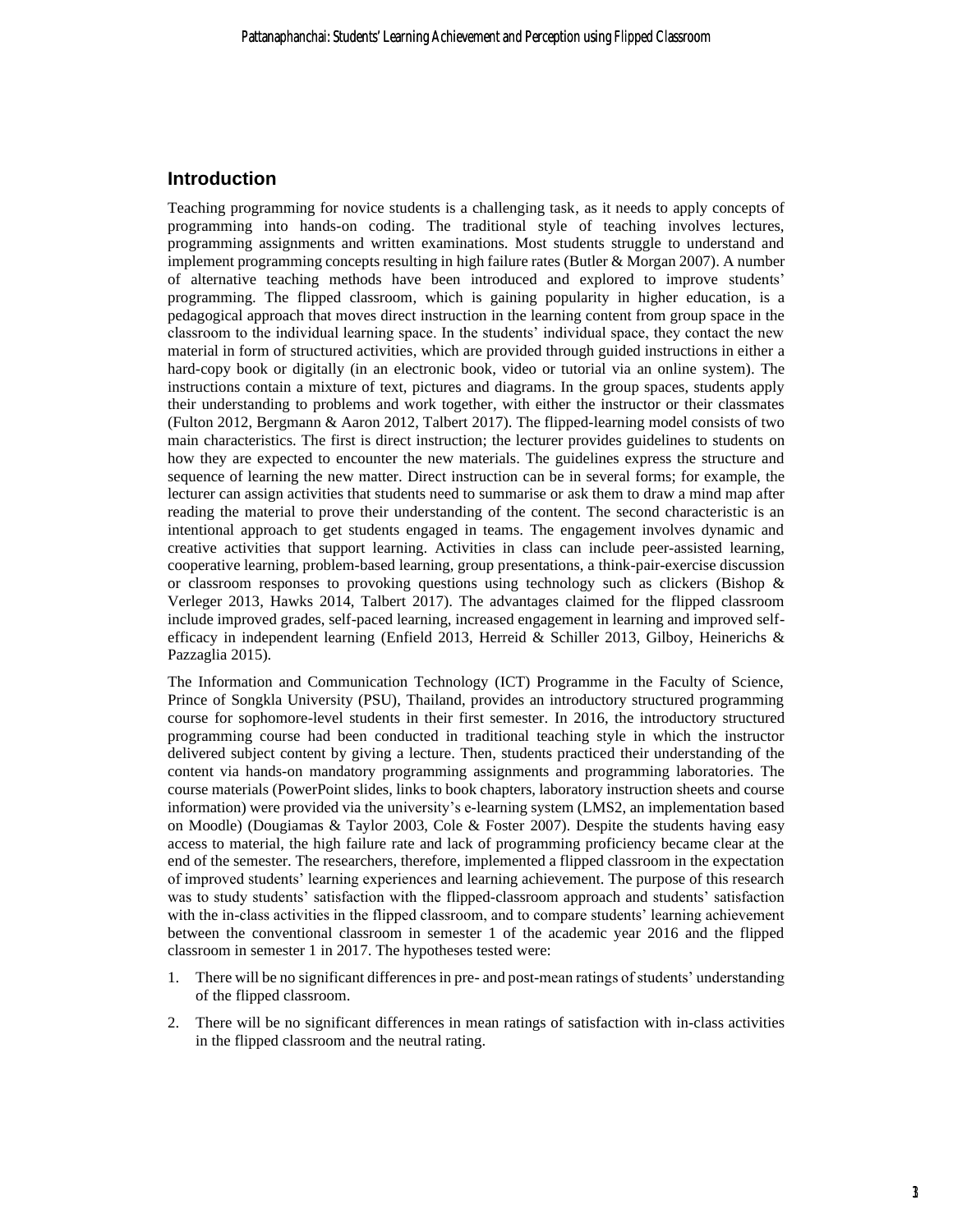3. There will be no significant difference in programming examination scores between the semester 1/2016 and the semester 1/2017 cohorts.

The benefits of this study are that it may help lecturers design their teaching of introductory structured programming in more effective ways and that students may improve their ability to understand and implement structured programming.

### **Literature review**

A number of studies have reported the implementation of flipped classrooms in domains ranging from medical to business and programming. O'Flaherty and Phillips reviewed relevant research regarding the application of flipped-classroom pedagogy, finding that the flipped-classroom approach improved students' academic performance and increased student and staff satisfaction with the learning process (O'Flaherty & Phillips 2015). In addition, the study of the effects of flipped classrooms in four different computer-science classes – rapid prototyping and interface building, human-computer interaction, web applications development and introduction to media computation – were investigated. The research proposed a set of flexible strategies to construct flipped classrooms in a computer-science domain: out-of-class preparation, using or creating online videos and preparing in-class activities to scaffold skills development and identify students' misconceptions (Maher, Latulipe, Lipford & Rorrer 2015). Prober and Khan proposed a flipped-classroom learning model for physicians in which students accessed 10 minutes of online video to learn a new concept at their own pace, then participate in interactive sessions where they applied their new knowledge. Their model emphasised the need for a newly designed curriculum for medical students to increase the level of understanding and skill imparted in medical education (Prober & Khan 2013). Tune, Sturek and Basile compared the effectiveness of a traditional lecture-based approach and a flipped classroom for the cardiovascular, respiratory and renal physiology course to first-year postgraduate students. Both groups received the same notes and recorded lectures. In the implementation of the flipped classroom, students watched the prerecorded lectures before class and attended the class for practicing with a quiz or homework. The traditional lecture-based group was exposed to the content in class and there were no quizzes. The students from both groups took the same multiple-choice exams. The results showed that the students in the flipped classroom gained higher scores than the students in the traditional class (Tune, Sturek & Basile 2013).

Amresh, Carberry and Remiani implemented the flipped-classroom method to teach introductory programming to engineering, engineering-technology and software-engineering undergraduates. The students were divided into three sections: two sections studied in a flipped classroom (experimental) and the third in a traditional class (control). The experimental sections were counterbalanced: one section studied in the flipped classroom for the first half of the semester and then in a traditional class for the remainder of the semester, while this was reversed for the other experimental section. The control section studied in a traditional class for the whole semester. The results showed that the flipped classroom was correlated with improved student grades. In addition, students' computing self-efficacy improved (Amresh, Carberry & Femiani 2013). Campbell, Horton, Craig and Gries explored the flipped-classroom method to teach an introductory programming course. For the flipped-classroom implementation, students prepared for their classes by watching short lecture videos and answering questions on in-video quizzes. In the class time, the students worked through exercises facilitated by the instructor and teaching assistant. The results showed that students' enthusiasm for and enjoyment of the course increased over the semester (Campbell, Horton, Craig & Gries 2014). Findlay-Thompson and Mombourquette studied academic outcomes of a flipped classroom in a business course, finding no grade differences between students studying in the flipped classroom and those in traditional-lecture style class. However, the study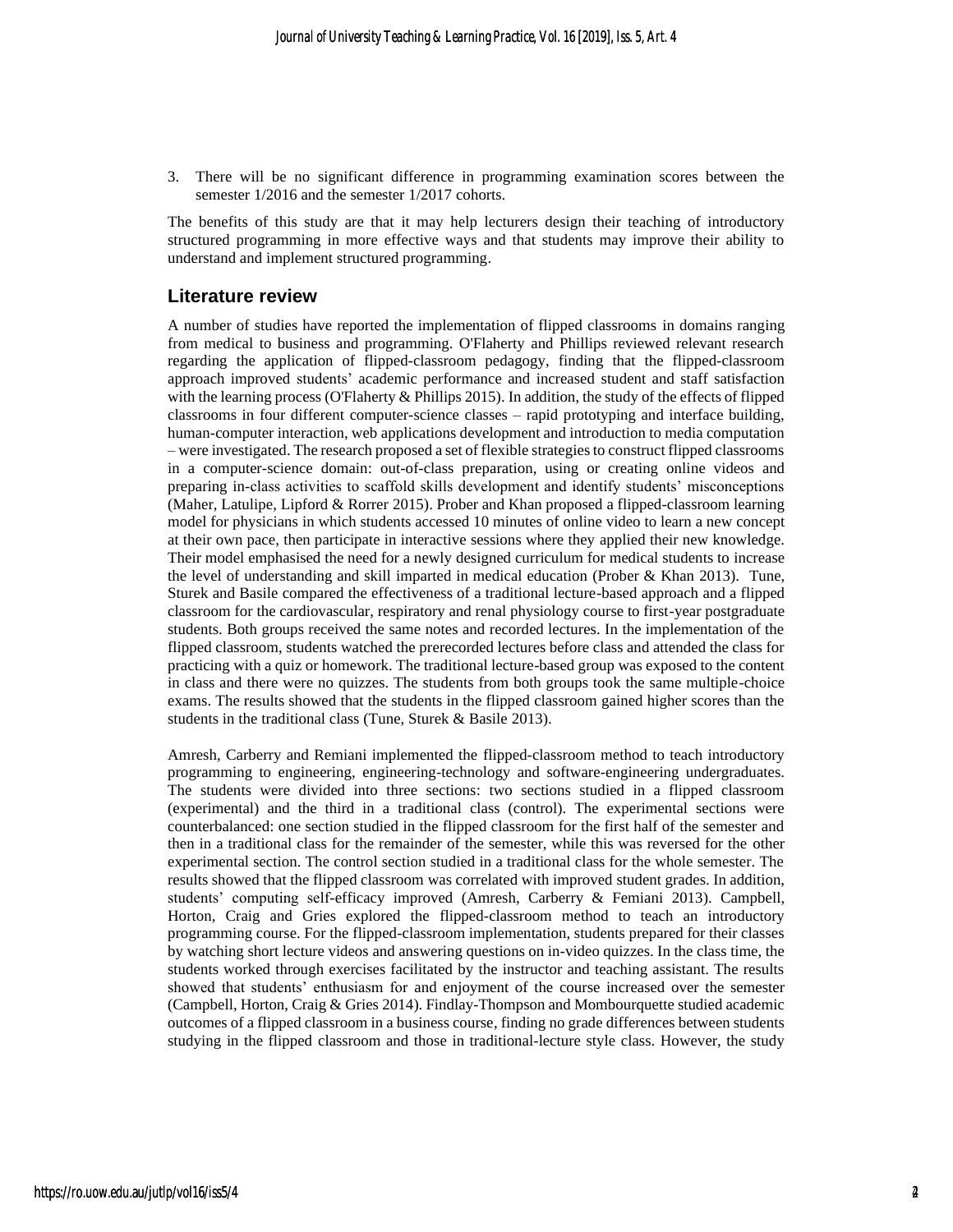showed a positive learning environment in the flipped classroom because students felt that they had time to address questions to their lecturer or fellow students (Findlay-Thompson & Mombourquette 2014). Kim, Kim, Khera and Getman proposed nine design principles for the flipped classroom and examined three instances of the flipped classroom across disciplines. The results from that short survey showed that students were satisfied with the flipped-classroom activities because it helped them understand the course concepts (Kim, Kim, Khera & Getman 2014). Jonsson combined a flipped-classroom approach with some peer discussion and just-in-time teaching in a course on object-oriented programming. Of the students experiencing this experimental condition, 81% passed the course, compared to 60% of the students experiencing the control condition of a traditional class. Moreover, 58% of the students in the experimental condition passed with a good grade compared to 32% in the control condition (Jonsson 2015). Alhazbi investigated the effectiveness of using the flipped classroom to teach computer programming. The researcher conducted a pilot study using one topic in the course at the end of the semester. The content of the topic was recorded as a lecture video and uploaded on the university's learning system two days before the class time. The online quizzes were provided for the students to answer after watching the video. Students solved problems individually and as a group during class. They then participated in a discussion to summarise the correct solution. The results showed that students had positive attitudes towards the flipped classroom, and that the syntax and structure of their programming language improved (Alhazbi 2016). Moreover, Turan and Göktaş studied the impact of the flipped-classroom method on students' motivation in an introductory computer course. The study divided the students into two groups, both of which were taught the same content: the control group was taught with the lecture-based method and the experimental group in a flipped-classroom approach. In the flipped classroom, the students watched a video before coming to the class, and did their homework during the class time. The results showed that students who studied in the flipped classroom were more motivated than students who studied in the traditional class. Students' motivation was increased by hands-on in-class activities, group work and gamification activities (Turan & Göktaş 2018).

Despite the positive results from several studies on the attitudes and perceptions of students who experienced flipped classes in programming courses in a variety of contexts, few studies have been reported in Thailand. Puarungroj investigated the perception of students towards flipped classrooms in a programming course, providing online video lectures and an online book. In each class, students first answered a 10-minute quiz, then worked in twos or threes on practice activities. The results showed that students were highly satisfied with their interaction with the instructor and were positively engaged in their classes. Students were mostly satisfied with learning at their own pace using online materials (Puarungroj 2015). However, the study did not investigate the learning output. In this study, we investigated both students' opinions towards flipped classrooms in an introductory programming course and students' learning results in term of their testing scores in a coding examination.

## **Method**

This was a quantitative study using a questionnaire as the research instrument to collect data. The study was conducted in the first semester of the 2017 academic year in a sophomore-level course on structured programming. The details are presented below.

### *Participants*

Sixty-nine students were enrolled in the course. For most, this was their first exposure to programming.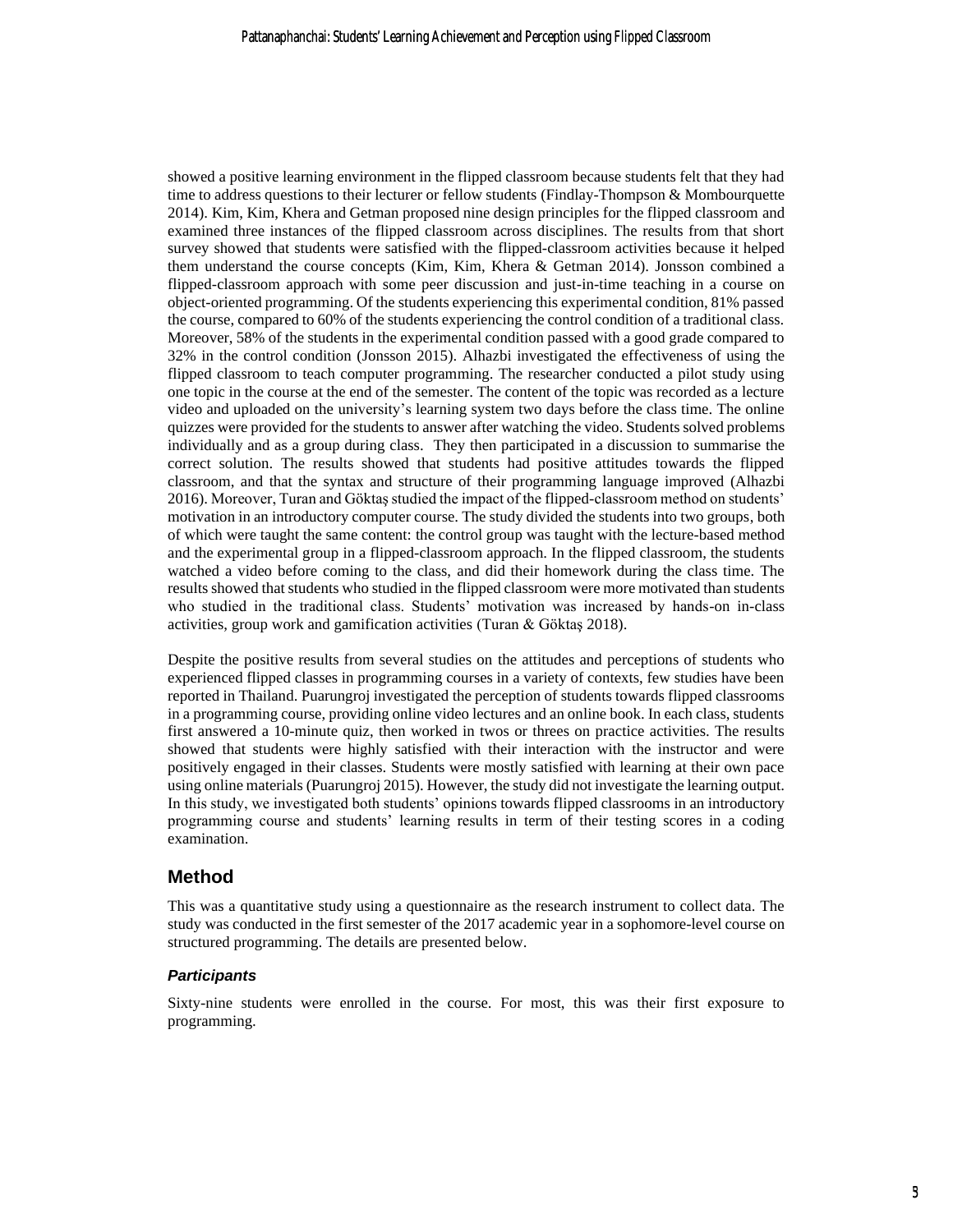#### *Course design*

To implement the flipped-classroom pedagogy, the author prepared materials that students could use to learn in their individual space and learning activities for use in the group space. The learning materials consisted of course content in the form of PowerPoint slides, video lectures and video tutorials. In addition, the author designed an instruction guide for the students to use with the PowerPoint slides or the videos. The sequence of learning materials was designed to follow the steps of basic knowledge in structured programming such as data types and input and output commands, and then moving to more complex topics such as control statements, arrays, pointers, functions and file operations. The video material was divided into two categories: self-produced by the author and curated tutorials from various online resources. Five-minute video tutorials for using Codeblock (The Code::Blocks Team 2019), the programming editor used in the course, and for compiling and running programs were recorded using the free version of CamStudio Recorder (Rendersoft Development 2019). The online videos curated from online resources were selected based on three criteria: their content, length and production style. The selected videos needed to deliver content that was consistent with or almost identical to what would have been delivered in the class with the PowerPoint slides, with a length of six to nine minutes. In addition, the picture-to-picture style was chosen, in which an instructor talks with a head or half-body overlay on top of the delivered content, with either screencasts or coding demonstrations. Research has shown that this length of video and presenting style retain students' engagement so that they tend to watch the whole video (Guo, Kim, & Rubin, 2014). These tutorial and lecture videos were uploaded to the LMS2 system (Beatty  $\&$ Ulasewicz, 2006; Bremer & Bryant, 2005). Three to six lecture videos were provided each week depending on the topic. For each topic in the course, self-check quizzes composed of four multiplechoice or fill-in-the-blank questions were given as pre-tests and post-tests. The questions were basic, based on the content that students needed to understand. Students were allowed to practice a quiz as many times as they desired, with immediate feedback. The learning activities were designed to get students' engagement in the class via several types of activities: pair or group discussions, questionbased problem-solving in a group, the demonstration of programming concepts using daily life objects and classroom responses with provoking questions by using technology such as Kahoot!, a student-response system using game-like designs for quizzes, discussions and surveys. Students could access the quiz or survey through any device with a web browser or its application. This type of game-based learning promotes students' engagement in the class while they learn through the game (Dellos 2015, Graham 2015).

#### *Course assessment*

The course included both summative and formative assessments. The summative assessment evaluated students' programming skills, involving three mini-tests, a midterm examination and a final examination. The mini-tests were at weeks 5, 9 and 13 of the course. The midterm examination was at week 10 and the final examination at week 17. All programming tests were timed, and contained a finite number of problems specific to the course. Students accessed the LMS2 and wrote code to solve the assigned problems, which were randomly selected from a question bank. The midterm and final examinations assessed students' understanding of programming and covered the topics of the first and second halves of the course respectively.

The formative evaluation was conducted weekly to measure students' understanding of each topic using Kahoot!. The quiz was composed of five multiple-choice questions. The scores from the quizzes did not directly contribute to the students' overall grade, but the quality of interaction during class time, as displayed by either answering quizzes, participating in group discussions or completing coding exercises, was taken into consideration for a participation component of 5%.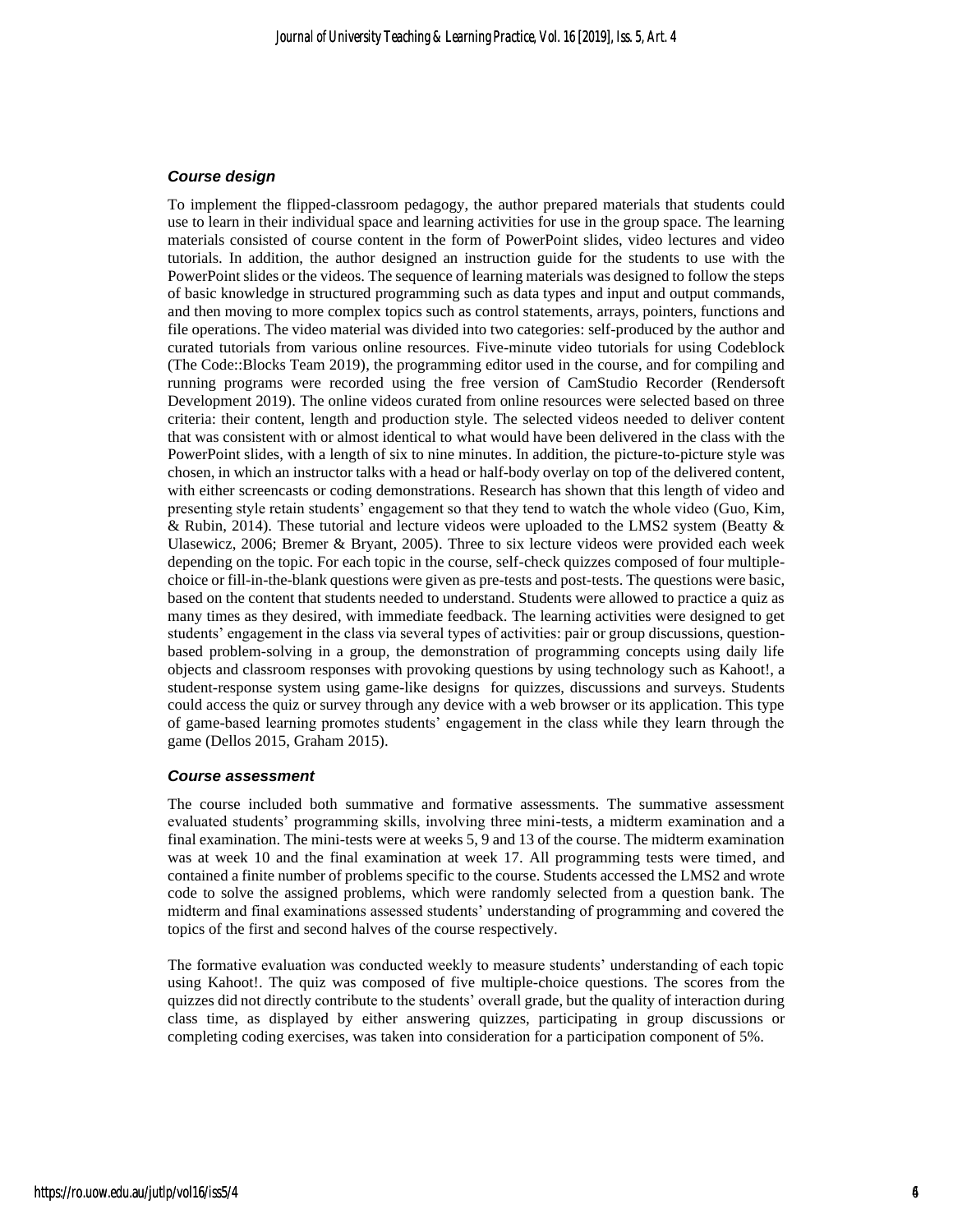#### *Research design*

This study investigated students' perceptions and learning output of a flipped classroom in a structured programming course in the second year. The course duration was 15 weeks, with two additional weeks for midterm and final examinations.

The first hour of the first lesson was used to evaluate students' prior knowledge about the flipped classroom using a self-rating questionnaire. The self-rating session was conducted at the same standard as the examination session itself, where students were asked to answer an online questionnaire in the computer laboratory. Each student was provided with a computer that they could use to access the online questionnaire. The questions asked about their understanding of the flippedclassroom teaching method, level of programming skill and familiarity with the learning-system tool. In addition, students' grades in three basic first-year courses (mathematics, physics and chemistry) were used to assess their level of computational skill. In the second hour, the author explained the flipped-classroom approach so that students would know what to expect. In addition, the author articulated expectations about class attendance and pre-class preparation to students by instructing them to study and watch the assigned videos and attempt the pre-test and post-test quizzes provided on LMS2 to assesstheir understanding of the topic prior to attending the class. The students were also urged to note down any questions that they might have when watching the videos. The pre-test and post-test evaluation were also used as an indicator of students' preparation. The students were warned that failing to prepare for class would be penalised by lower marks for class participation.

Starting in the second week, the first 15-20 minutes of each class were reserved for assessing students' understanding or clarifying the content covered in the videos. The students then participated in a wide range of hands-on tasks, such as pair or group discussions, question-based problem-solving in a group and the demonstration of programming concepts using daily life objects. One example of question-based problem-solving in a group would be solving problems using control structure statements in the C programming language. An example for demonstrating programming concepts using daily life objects would be using a plastic box to represent the elements of the array and demonstrate adding elements to and removing elements from an array variable. The approximate time spent on each activity was about 65 to 70 minutes. At the end of the class, students completed a 10- to 15-minute post-test designed to assess their understanding of the class topic. During the last week of the semester, students repeated the self-rating questionnaire, which had an added section asking about students' satisfaction with the in-class activities.

#### *Research instruments for data collection*

The author used LMS2 activities log to collect students' participation in pre-test and post-test activities during their self-learning time. In addition, a self-report questionnaire was developed to collect students' opinions about flipped-classroom teaching methods and their satisfaction with the in-class activities. The self-reported questionnaire was developed according to the following method (Crawford & Kelder 2019). First, the author reviewed documents, theories and relevant studies from different sources. Then, the author identified the elements that could be used to evaluate the students' opinions and satisfaction. A three-section questionnaire was then developed based on these elements and the study objectives. The first section asked the students' gender and the number of times they attended classes. The second section included six questions about their understanding of flipped classrooms, their IT skills and their level of programming knowledge. The last section consisted of open-ended questions that elicited opinions and comments. The version of the questionnaire administered in week 15 also included a fourth section with 15 extra questions asking students to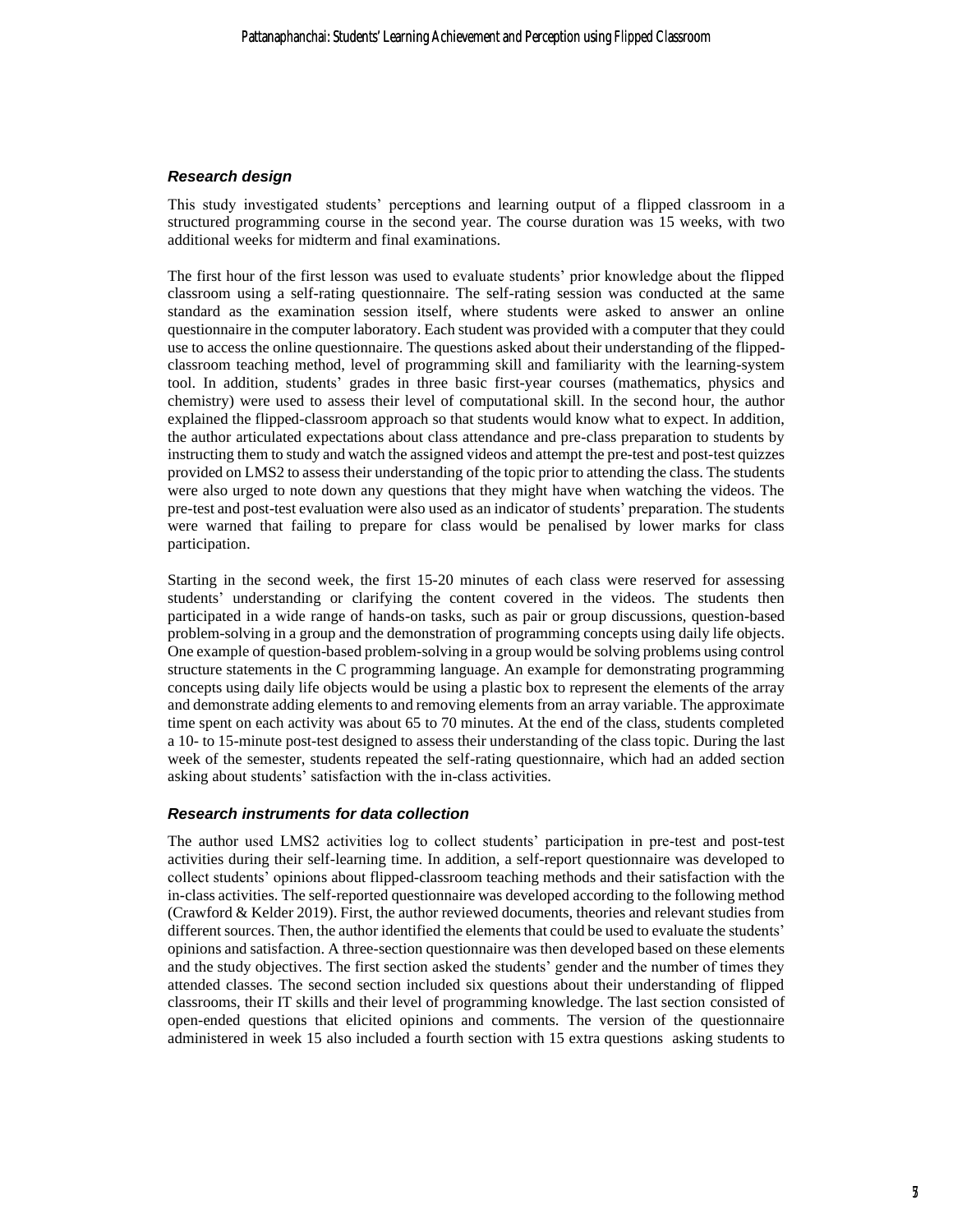rate their satisfaction towards the flipped classroom, teaching methods and the in-class activities using a five-point Likert scale from "totally disagree" to "totally agree". The examination of the quality of the research instrument in terms of content validity was done using the index of itemobjective congruence (ICO) (Rovinelli & Hambleton 1977). Three experts in educational technology were asked to evaluate each item in the questionnaire and score it as  $+1$  (congruent), 0 (questionable) or -1 (incongruent). Items that scored lower than 0.5 were revised, and those that scored 0.5 or more remained in the questionnaire unchanged. The reliability of the questionnaire was measured using Cronbach's alpha to ensure that the items were internally consistent. The suggested value of Cronbach's alpha that indicates satisfactory reliability must be at least 0.7 (George & Mallery 2003). The five criteria of the Likert scale were converted into numerical ranges: 4.21-5.00 for "totally agree", 3.41-4.20 for "agree", 2.61-3.40 for "neutral", 1.81-2.60 for "disagree" and 1.00-1.80 for "totally disagree". In addition, the questionnaire was designed as an internet-based study to minimise the conditions for social desirability bias; the internet-based questionnaire allowed the respondents to answer the questions anonymously without any social pressures. In addition, the questions were formulated in a neutral way to lower the respondents' potential concerns about social judgement (Stuart & Grimes 2009, Krumpal 2013, Heerwig & McCabe 2009).

#### *Data analysis*

The data was analysed using IBM SPSS version 22 to test the three null hypotheses. Additionally, Cronbach's alpha was used to examine the reliability of the questionnaire. The first hypothesis was that there would be no significant differences in pre- and post-mean ratings of students' understanding of the flipped classroom. The second hypothesis was that there would be no significant differences in pre- and post-mean ratings of satisfaction with in-class activities in the flipped classroom. The final hypothesis was that there would be no significant difference in programming testing score measures between the cohorts of semester 1, 2016 and semester 1, 2017. A factor analysis identified the underlying dimensions of the questionnaire items. A one-way multivariate repeated measures analysis of variance tested the difference between the week 1 and week 15 questionnaire responses about students' understanding of the flipped-classroom concept. One-sample t-tests tested whether students' satisfaction with in-class activities provided in the flipped-classroom teaching method differed from the neutral rating. A one-way multivariate analysis of variance compared the examination and mini-test scores with the scores of students from the previous semester, who had learned in a conventional classroom.

#### **Results**

#### *The number of students completing the online self-assessment pre-test and posttest*

The number of times that students attempted to evaluate their understanding of the topic from their self-study was recorded on LMS2 [\(](#page-10-0)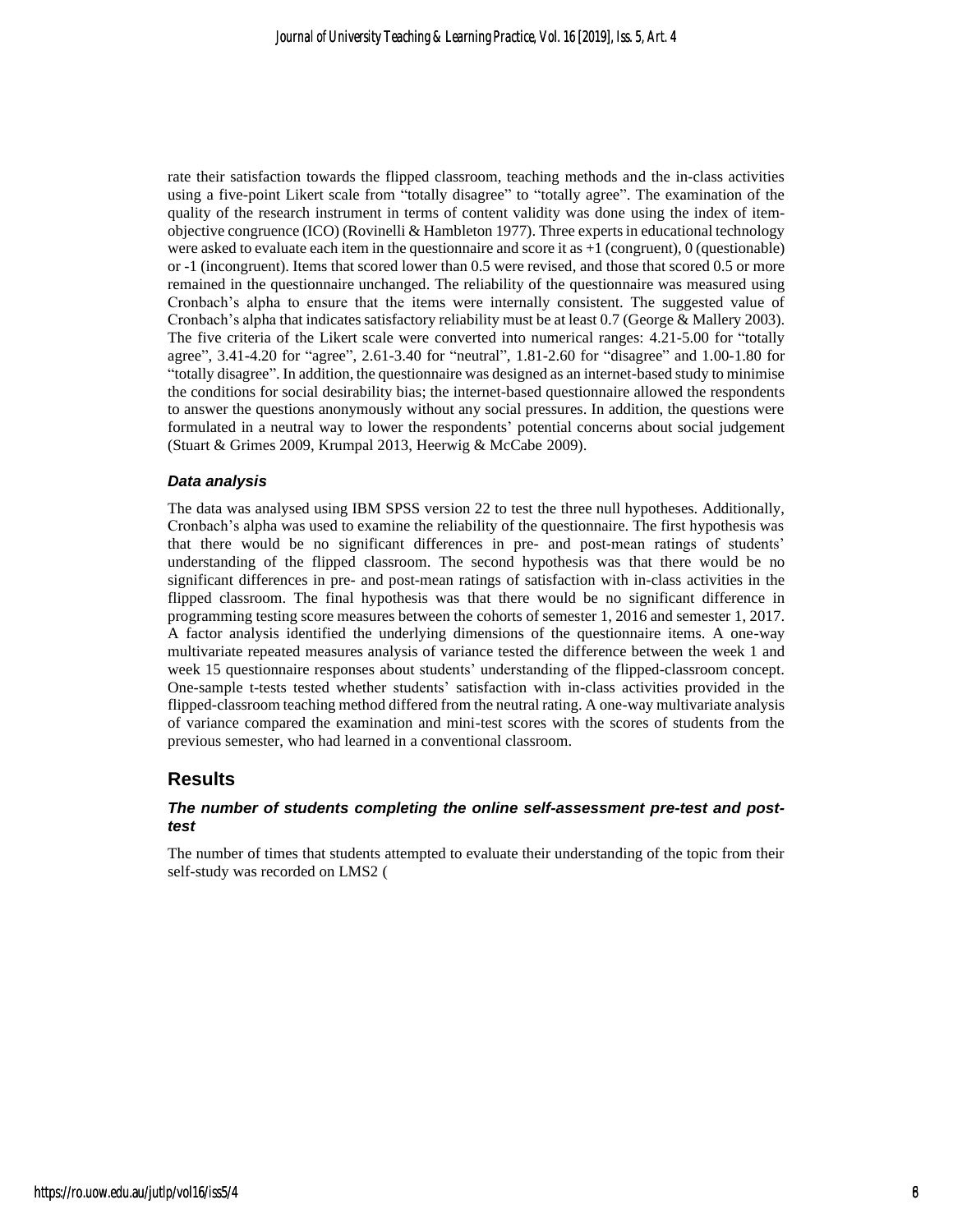<span id="page-10-0"></span>[Table](#page-10-0) *1*).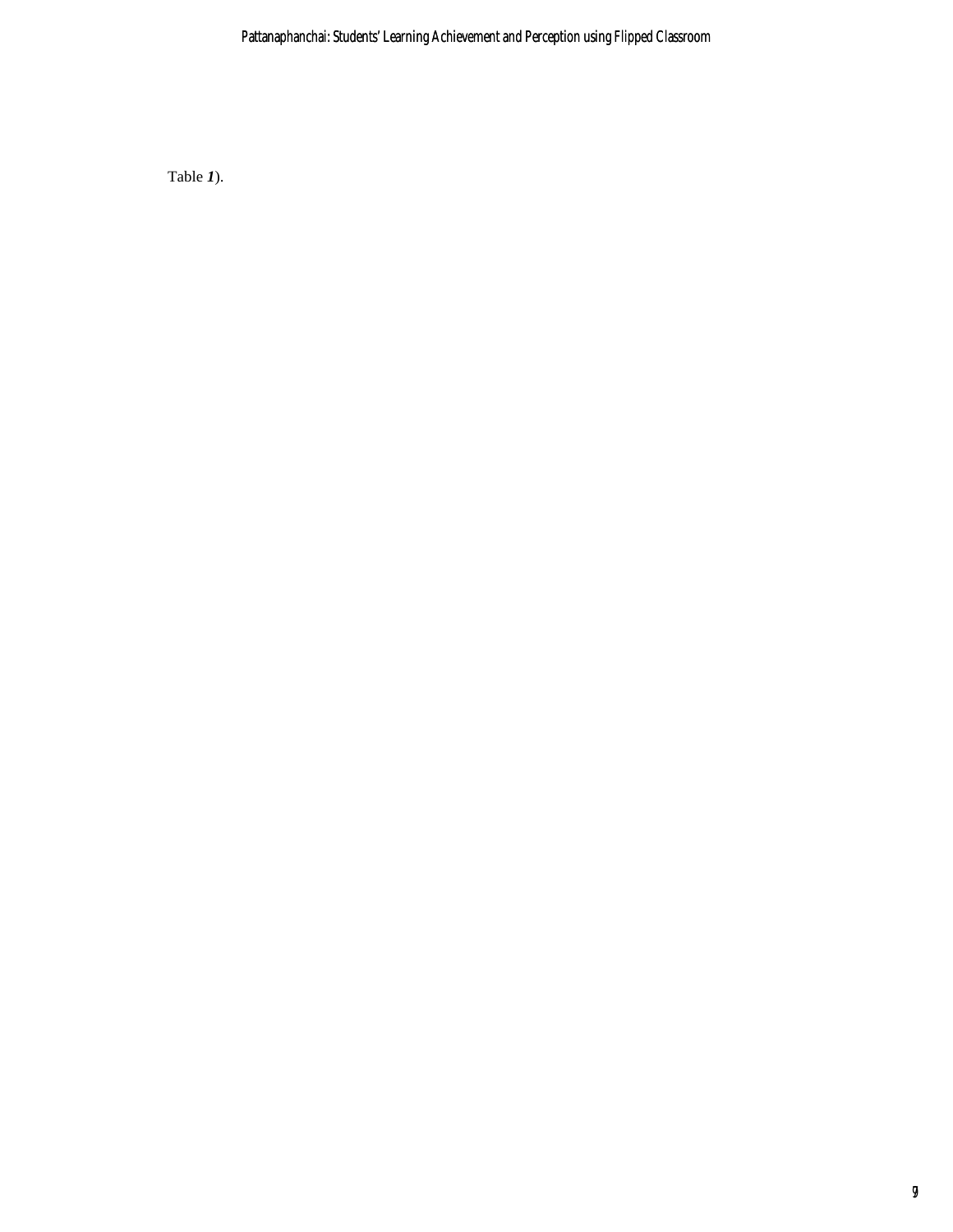| Topic                                | No. of attempts |           |  |
|--------------------------------------|-----------------|-----------|--|
|                                      | Pre-test        | Post-test |  |
| Introduction to programming          | 150             | 119       |  |
| Introduction to C programming        | 107             | 84        |  |
| Data type, variables and expressions | 190             | 116       |  |
| Input and output                     | 141             | 85        |  |
| Selection control                    | 101             | 70        |  |
| Iteration control                    | 100             | 74        |  |
| One-dimensional arrays               | 116             | 76        |  |
| Two-dimensional arrays               | 118             | 70        |  |
| Pointer                              | 229             | 116       |  |
| Function                             | 211             | 101       |  |
| Structure                            | 186             | 127       |  |
| File                                 | 142             | 77        |  |

**Table 1. Number of attempts at the pre- and post-test as recorded by LMS2**

#### *The reliability of the questionnaire*

Cronbach's alpha was used to test the questionnaire's reliability. The alpha of the week 1 questionnaire was  $0.70$  ( $n=6$ ), and that of the week 15 questionnaire was  $0.97$  ( $n=9$ ). These values indicate the excellent reliability of both forms of the questionnaire.

#### *Principle axes factor analysis*

The items of the week 15 questionnaire were analysed using principle components factor analysis to identify the underlying dimensions of the 20 question items (Table 2).

<span id="page-11-0"></span>

| Table 2. Descriptive statistic, communalities, and loading of items in the questionnaire |  |  |  |
|------------------------------------------------------------------------------------------|--|--|--|
|                                                                                          |  |  |  |

| rabic 2. Descriptive statistic, communanties, and ioading of items in the questionnan c |      |               |        |        |  |  |
|-----------------------------------------------------------------------------------------|------|---------------|--------|--------|--|--|
| Item                                                                                    | Mean | Communalities | Factor | Factor |  |  |
|                                                                                         |      |               | 1      | 2      |  |  |
| In-class activity created a fun environment                                             | 3.89 | .857          | .891   |        |  |  |
| In-class practice improved learning                                                     | 3.94 | .801          | .864   |        |  |  |
| Self-evaluation used the post-test                                                      | 3.92 | .804          | .852   |        |  |  |
| Using boxes helped in understanding the                                                 | 3.89 | .798          | .852   |        |  |  |
| concept of arrays                                                                       |      |               |        |        |  |  |
| In-class activity helped with focus                                                     | 3.92 | .853          | .841   |        |  |  |
| In-class activity created a link between theory                                         | 3.87 | .820          | .821   |        |  |  |
| and practice                                                                            |      |               |        |        |  |  |
| In-class coding improved learning                                                       | 3.87 | .713          | .808   |        |  |  |
| Introductory brief helped in understanding the                                          | 4.00 | .712          | .791   |        |  |  |
| objectives                                                                              |      |               |        |        |  |  |
| Code debugging helped in understanding                                                  | 3.89 | .774          | .719   |        |  |  |
| program operation                                                                       |      |               |        |        |  |  |
| Flipped classroom improved understanding of                                             | 3.83 | .711          | .692   |        |  |  |
| programming                                                                             |      |               |        |        |  |  |
| Diagram improved understanding of the                                                   | 3.87 | .648          | .631   |        |  |  |
| program operation                                                                       |      |               |        |        |  |  |
| The level of familiarity used LMS2                                                      | 4.02 | .461          | .604   |        |  |  |
| Pre-test helped to identify problems before class                                       | 3.77 | .557          | .570   |        |  |  |
| Pre-test helped with learning outcomes                                                  | 3.81 | .518          | .513   |        |  |  |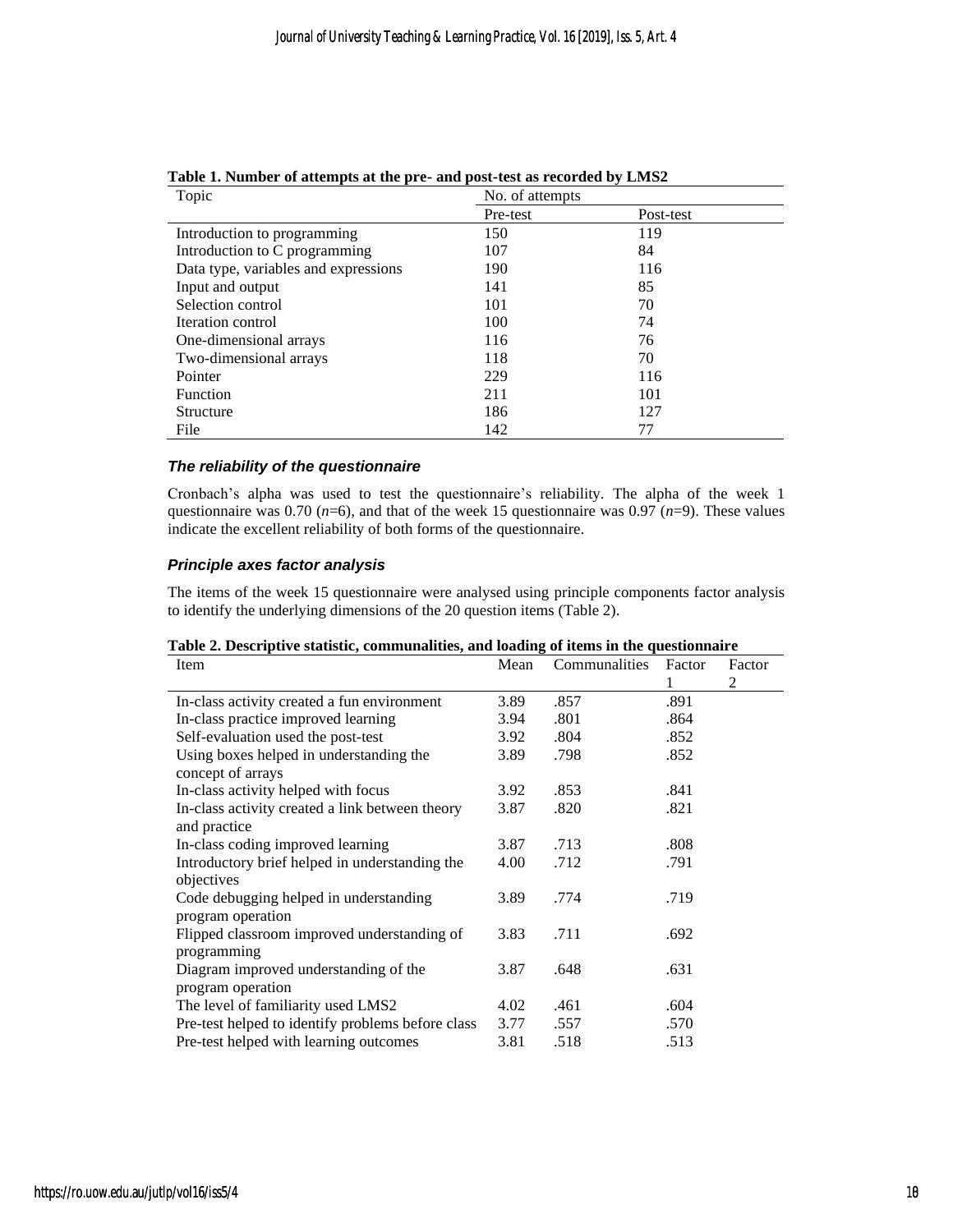| <b>Item</b>                                     | Mean | Communalities | Factor | Factor                      |
|-------------------------------------------------|------|---------------|--------|-----------------------------|
|                                                 |      |               |        | $\mathcal{D}_{\mathcal{L}}$ |
| Learning material before class helped in        | 3.70 | .604          | .513   |                             |
| understanding the topic                         |      |               |        |                             |
| The level of skill used IT                      | 3.42 | .860          |        | .925                        |
| The level of skill coded a program              | 3.17 | .792          |        | .864                        |
| The level of understanding of flipped classroom | 3.57 | .673          |        | .675                        |
| concept used in learning process                |      |               |        |                             |
| Kahoot! improved attention during class         | 4.00 | .634          |        | .675                        |
| The level of skill used computer                | 3.83 | .666          |        | .655                        |

As shown in [Table 2,](#page-11-0) the communalities suggested that all question items related to the common themes of the questionnaire except for the item "The level of familiarity with LMS2" which showed only modest participation (communality  $= .46$ ). This suggested that this item did not strongly contribute to measuring any common themes in the questionnaire. The three eigenvalues of the item called the level of understanding of flipped classroom concept, the level of computer expertise, and "The level of familiarity with LMS2" were greater than 1; two solutions were compared: one with two factors and one with three. The differences between the two solutions were slight, and conceptual simplicity suggested that the two-factor solution should be retained. In addition, the scree plot suggested a two-factor solution at most [\(Figure 1\)](#page-12-0).



*Figure 1. Scree plot of principle component factor analysis*

<span id="page-12-0"></span>The rotated factor matrix showed that, after Varimax rotation, Factor 1 accounted for approximately 45% of the questionnaire variance and Factor 2 for approximately 27% [\(](#page-13-0)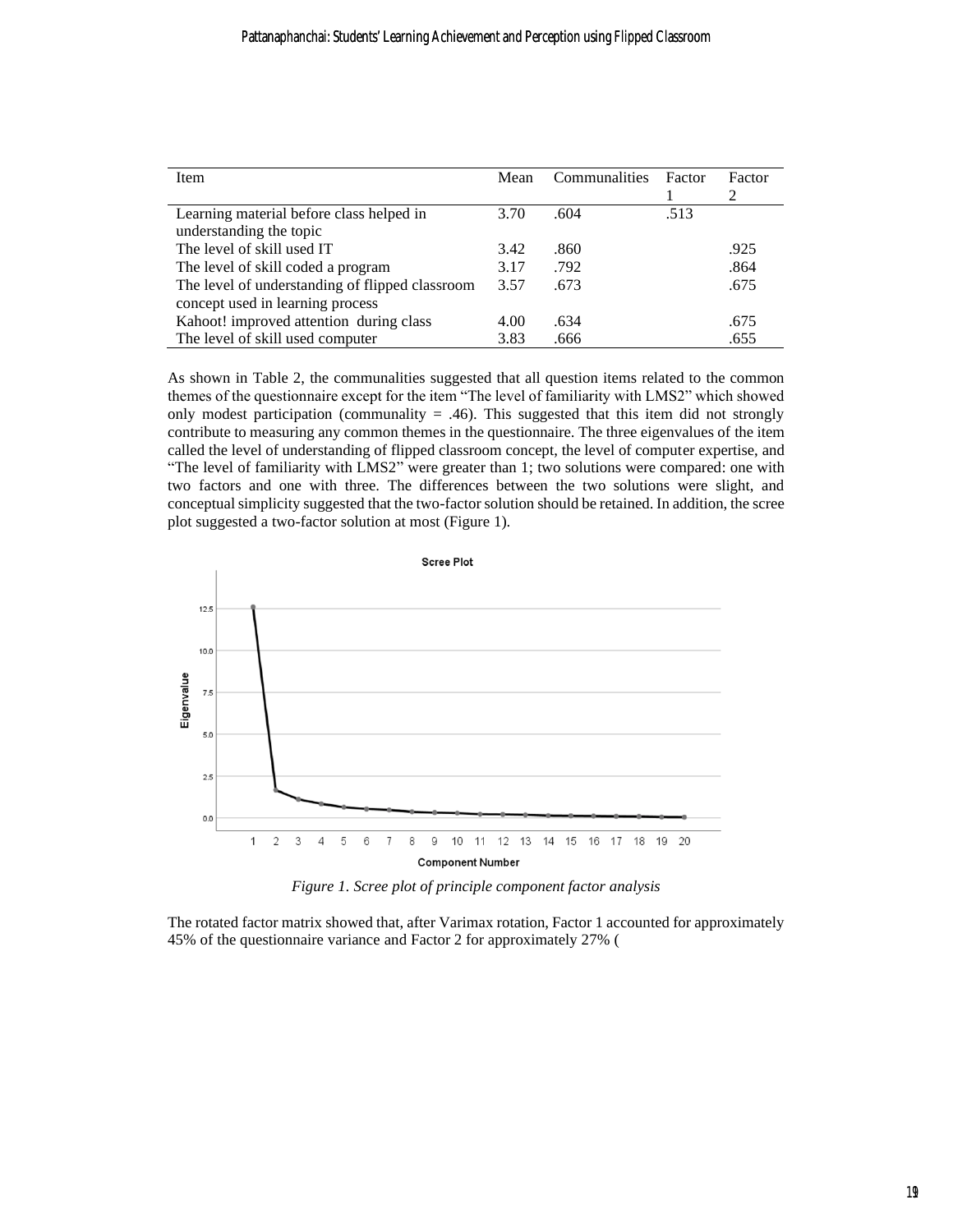<span id="page-13-0"></span>[Table](#page-13-0) *3*). In total, the two factors accounted for approximately 71% of the questionnaire variance.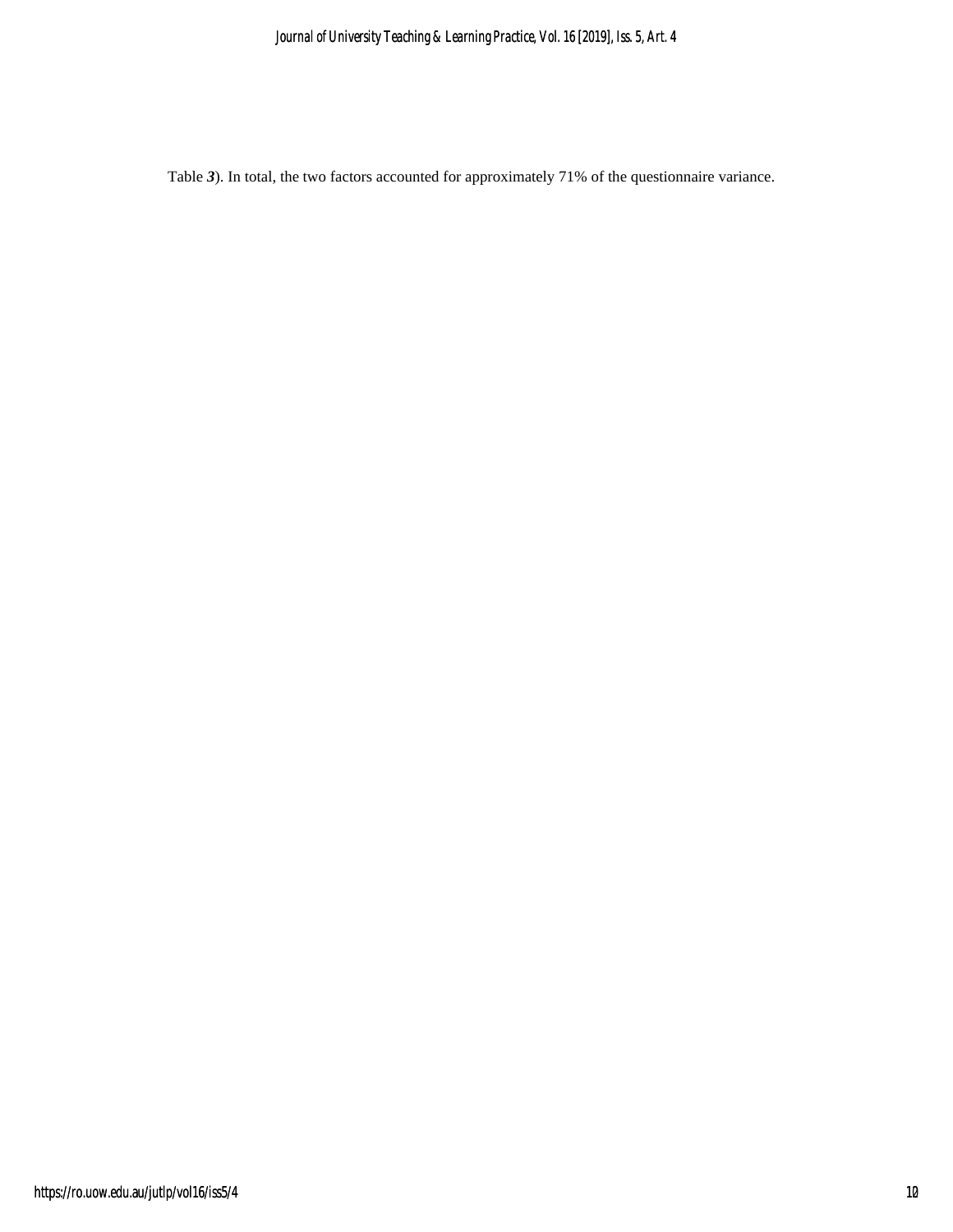| Component | Extraction sums of squared loading |          | Rotation sums of squared loadings |       |               |    |               |
|-----------|------------------------------------|----------|-----------------------------------|-------|---------------|----|---------------|
|           | Total                              | $\%$     | of cumulative                     | Total | $\frac{0}{6}$ | ΩŤ | cumulative    |
|           |                                    | variance | $\%$                              |       | variance      |    | $\frac{0}{0}$ |
| Factor 1  | 12.6                               | 63.0     | 63.0                              | 8.9   | 44.7          |    | 44.7          |
| Factor 2  |                                    | 8.3      | 71.3                              | 5.3   | 26.5          |    |               |

#### **Table 3. Rotated factor matrix**

The plot of rotated factors in [Figure 2](#page-14-0) illustrates the variable loadings on the rotated factors. Factor 1 was characterised by high loadings of all "in-class" items, such as "In-class activity created a fun environment", "In-class practice improved learning", "In-class activity helped with focus", "In-class activity created link between theory and practice", and "In-class coding improved learning". As indicated by the post-test, students reported that using boxes helped them understanding the concept of arrays, and the introductory brief helped them understand learning objectives. Factor 2 was characterised by students' self-reported level of IT knowledge, programming knowledge, computer expertise and understanding of the flipped-classroom concept, as well as their opinion about whether Kahoot! improved attention. The variables did not particularly cluster or group, but were largely spread between the two factors, except that the level of IT knowledge and the level of programming knowledge clearly characterise Factor 2 as an independent grouping, while the "in-class" variables and self-evaluation using the post-test, whether using boxes helped in understanding the concept of arrays and whether the introductory brief helped in understanding the objectives clearly characterise Factor 1 as the other independent grouping. In summary, Factor 1 comprised participant ratings of how various activities helped students understand concepts, while Factor 2 independently comprised participant self-ratings of knowledge and expertise.

<span id="page-14-0"></span>

#### **Component Plot in Rotated Space**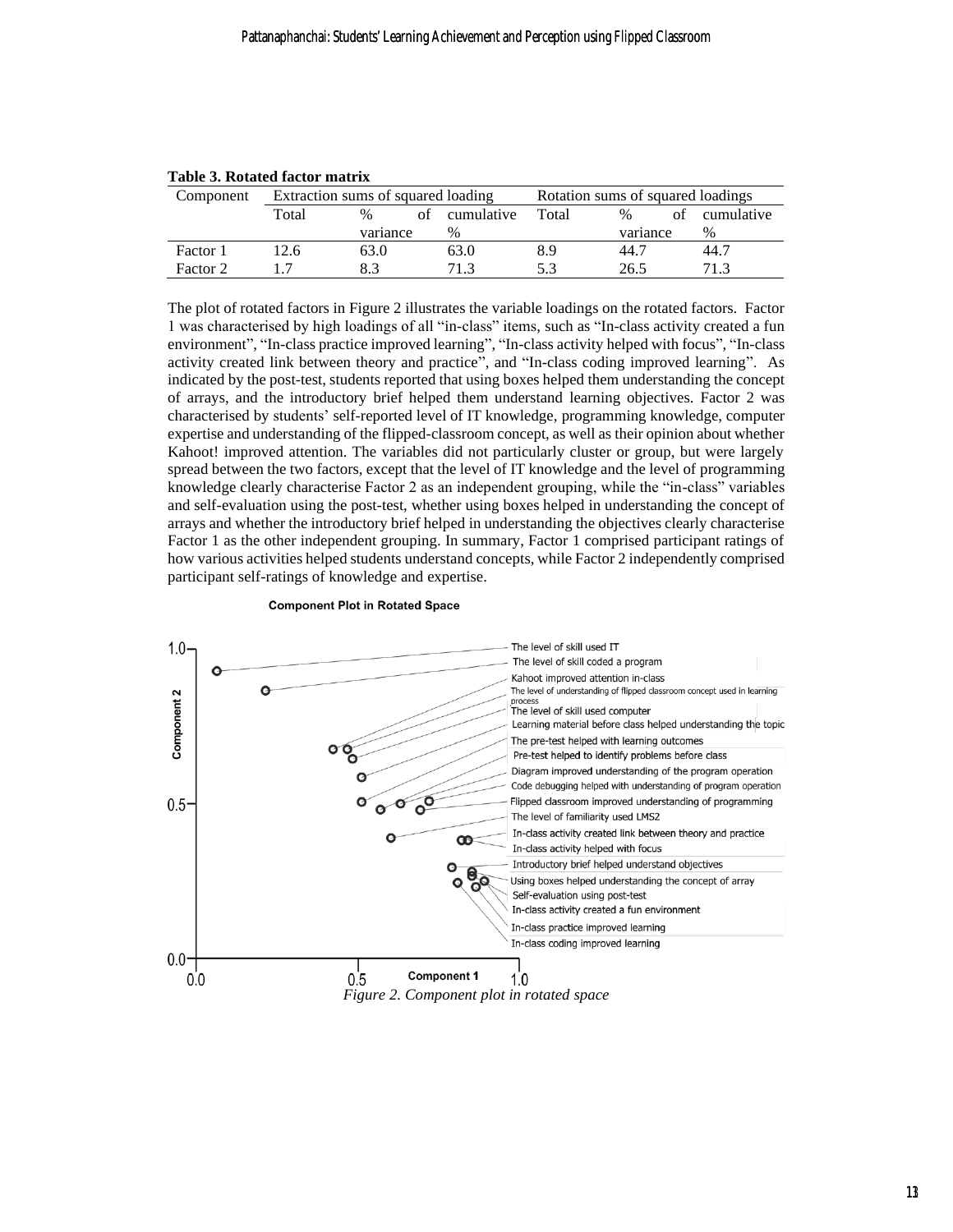#### *Students' self-rating report for understanding the flipped-classroom concept and IT knowledge*

A one-way multivariate repeated measures analysis of variance tested the hypothesis that there was no difference in the mean self-ratings on the five items in the questionnaires administered in weeks 1 and 15 (The level of understanding of flipped classroom concept, The level of computer expertise, The level of familiarity with LMS2, The level of IT knowledge, and The level of programming knowledge). The descriptive statistics are shown in [Table 4.](#page-15-0) The analysis showed that there was a statistically significant difference between the participants' week 1 and week 15 mean self-ratings across the five items, with Wilk's lambda =  $0.03$ ,  $F(10,220) = 116.0$ ,  $p < .001$ . The results suggest that the self-rating scoring increased over the semester for each of the five items.

<span id="page-15-0"></span>

| Table 4. Mean (standard deviation) of participants' self-ratings of knowledge and expertise |  |  |
|---------------------------------------------------------------------------------------------|--|--|
|                                                                                             |  |  |

| Item                                       | Pre        | Post       | Total      |
|--------------------------------------------|------------|------------|------------|
|                                            | $(n=63)$   | $(n=53)$   | $(n=116)$  |
| The level of understanding of flipped      | 3.14(0.72) | 3.57(0.69) | 3.34(0.73) |
| classroom concept used in learning process |            |            |            |
| The level of skill used computer           | 3.30(0.68) | 3.83(0.91) | 3.54(0.83) |
| The level of familiarity used LMS2         | 3.63(0.88) | 4.02(0.86) | 3.81(0.89) |
| The level of skill used IT                 | 2.90(0.82) | 3.42(0.89) | 3.14(0.88) |
| The level of skill coded a program         | 2.38(0.87) | 3.17(0.85) | 2.74(0.94) |

#### *Students' satisfaction with in-class activities in the flipped classroom*

A one-sample t-test was conducted to compare the mean opinion ratings and the neutral rating of 3 points. There was a significant difference in the mean opinion ratings and the neutral rating of 3 for all opinions [\(Table 5\)](#page-15-1). These results suggest that all students' opinion ratings were higher than the neutral rating of 3. Specifically, the mean in the range of 3.41-4.20 indicated that students agreed that in-class activities help them to improve their understanding of programming and related concepts, improve learning outcomes and increase their engagement in class. In particular, the core elements with the highest mean score were the aspects of focusing in learning, as they had a clear understanding of the learning objective, and paying more attention in the class ( $M = 4.00$ ), followed by the aspect of hands-on experience  $(M = 3.94)$ . The aspect of self-evaluation also obtained a high mean ( $M = 3.92$ ) indicated that the activities in class help students to improve their learning process.

<span id="page-15-1"></span>

| Table 5. One-sample t-test of the mean opinion ratings in students' satisfaction with in-class |  |  |
|------------------------------------------------------------------------------------------------|--|--|
| activities                                                                                     |  |  |

| Item                                       | Mean $(SD)$ | t    |    | $\boldsymbol{p}$ | Mean       |
|--------------------------------------------|-------------|------|----|------------------|------------|
|                                            |             |      |    |                  | difference |
| Learning material before class helped      | 3.70(0.93)  | 5.45 | 52 | < 0.01           | .70        |
| understanding the topic                    |             |      |    |                  |            |
| The pre-test helped with learning outcomes | 3.81(0.73)  | 8.03 | 52 | < 0.01           | .81        |
| The pre-test helped to identify problems   | 3.77(0.87)  | 6.48 | 52 | < 0.01           | .77        |
| before class                               |             |      |    |                  |            |
| The introductory brief helped in           | 4.00(0.81)  | 9.00 | 52 | < 0.01           | 1.00       |
| understanding objectives                   |             |      |    |                  |            |
| Kahoot! improved attention in class        | 4.00(1.04)  | 7.01 | 52 | < 0.01           | 1.00       |
| The diagram improved understanding of the  | 3.87(0.94)  | 6.71 | 52 | < 0.001          | .87        |
| program operation                          |             |      |    |                  |            |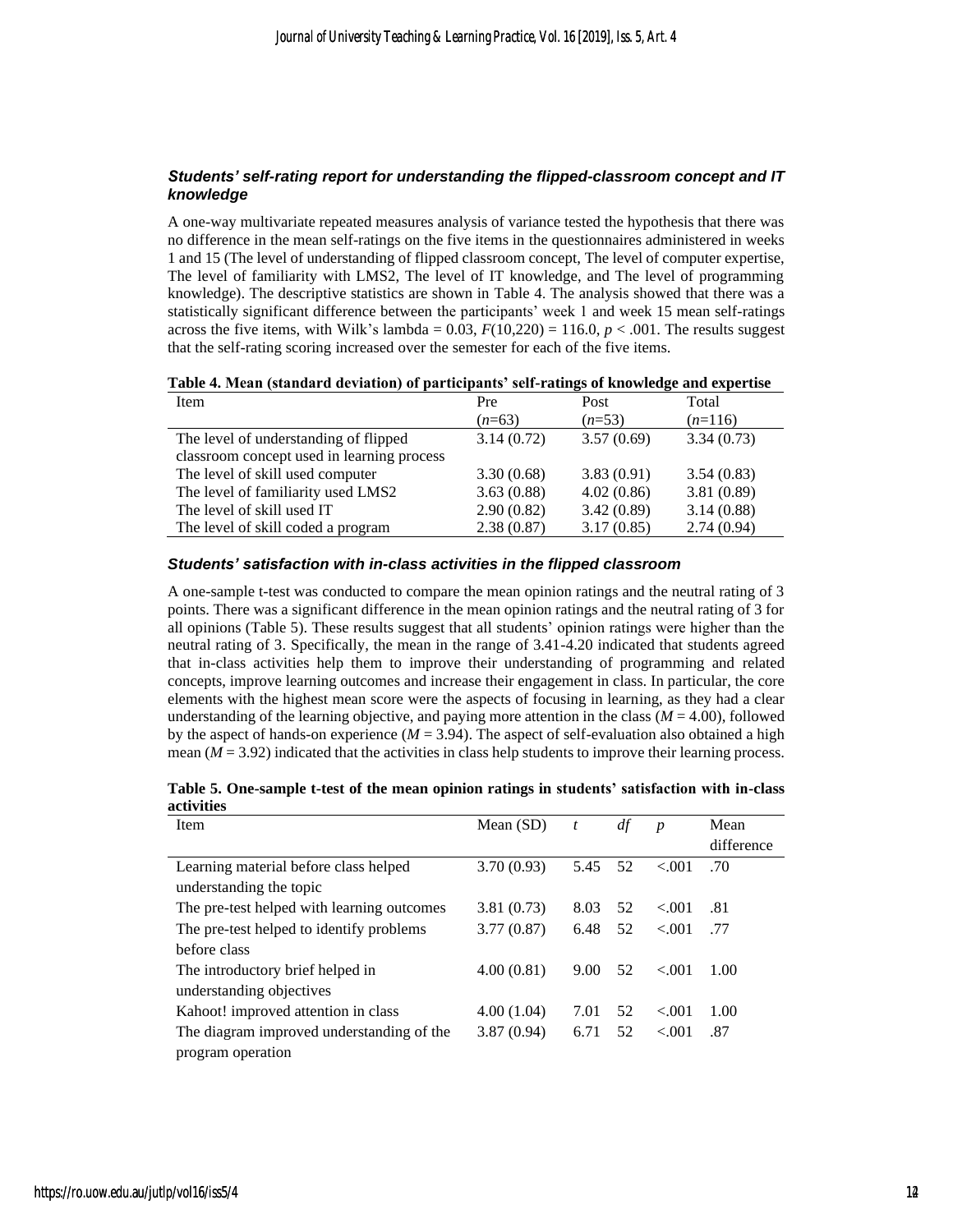| Item                                          | Mean $(SD)$ | t    | df | $\boldsymbol{p}$ | Mean       |
|-----------------------------------------------|-------------|------|----|------------------|------------|
|                                               |             |      |    |                  | difference |
| Using boxes helped in understanding the       | 3.89(0.93)  | 6.91 | 52 | < 0.001          | .89        |
| concept of arrays                             |             |      |    |                  |            |
| Self-evaluation used the post-test            | 3.92(0.98)  | 6.88 | 52 | ${<}001$         | .92        |
| Code debugging helped with understanding      | 3.89(0.89)  | 7.24 | 52 | < 0.001          | .89        |
| program operation                             |             |      |    |                  |            |
| In-class practice improved learning           | 3.94(0.91)  | 7.57 | 52 | ${<}001$         | .94        |
| In-class coding improved learning             | 3.87(0.92)  | 6.86 | 52 | ${<}001$         | .87        |
| In-class activities created a fun environment | 3.89(0.87)  | 7.42 | 52 | < 0.001          | .89        |
| In-class activities helped with focus         | 3.92(0.83)  | 8.12 | 52 | < 0.001          | .92        |
| In-class activities created link between      | 3.87(0.86)  | 7.38 | 52 | < 0.001          | .87        |
| theory and practice                           |             |      |    |                  |            |
| The flipped classroom improved                | 3.83(0.80)  | 7.53 | 52 | ${<}001$         | .83        |
| understanding of programming                  |             |      |    |                  |            |

#### *Students' examination score adapting the flipped classroom*

To compare the examination scores between groups of students, an independent sample t-test was conducted to compare general academic ability as shown in the GPA (Grade Point Average in a 4.0 points GPA system; for example, 2.35) in three basic science subjects (mathematics, physics and chemistry) in the 2016 and 2017 cohorts. The analysis showed that there was no significant difference in the GPA of the 2016 and 2017 cohorts ( $M = .93$ ,  $SD = .63$  versus  $M = 1.12$ ,  $SD = .54$ ),  $t(125) = -1.83$ ,  $p = .70$ . An independent samples t-test was also conducted to compare programming assessment scores. The results suggest that there was a difference between the 2016 and 2017 participants' programming assessment scores. The descriptive statistics are shown in [Table 6.](#page-16-0) Specifically, the findings indicate that the average assessment score of the 2017 cohorts for minitest was higher than of the 2016 cohorts, with an increase from less than 50% of the total average score of the mini-test to more than 50%. In addition, the average midterm score of the 2017 cohort was 11 units higher than that of the 2016 cohort. The average final score also increased in the 2017 cohort.

| Table of Mcan (standard deviation) of assessment score |                      |                      |                 |  |  |  |  |
|--------------------------------------------------------|----------------------|----------------------|-----------------|--|--|--|--|
| Assessment                                             | Cohort 2016 $(n=74)$ | Cohort 2017 $(n=64)$ | Total $(n=138)$ |  |  |  |  |
| Mini-test $(\%)$                                       | 42.1(26.3)           | 57.6 (30.4)          | 49.31 (29.2)    |  |  |  |  |
| Midterm $(\%)$                                         | 36.3(18.3)           | 47.3 (23.3)          | 41.4 (21.4)     |  |  |  |  |
| Final exam $(\%)$                                      | 31.3(22.5)           | 38.9 (21.7)          | 34.8 (22.4)     |  |  |  |  |

<span id="page-16-0"></span>**Table 6. Mean (standard deviation) of assessment score**

### **Discussion and recommendations**

This section discusses students' perceptions of the flipped classroom, their satisfaction with in-class activities and their learning achievement in the flipped-classroom environment. Overall, students had a positive perception of the flipped-classroom model. The findings revealed that students were satisfied with the flipped-classroom method, in which they studied the content at home and worked on the activities during class. In addition, students were satisfied with the in-class activities, with many agreeing that in-class practice, activities and exercises helped them to understand the topic and to apply the topic content to their coding. Moreover, external factors, such as a fun learning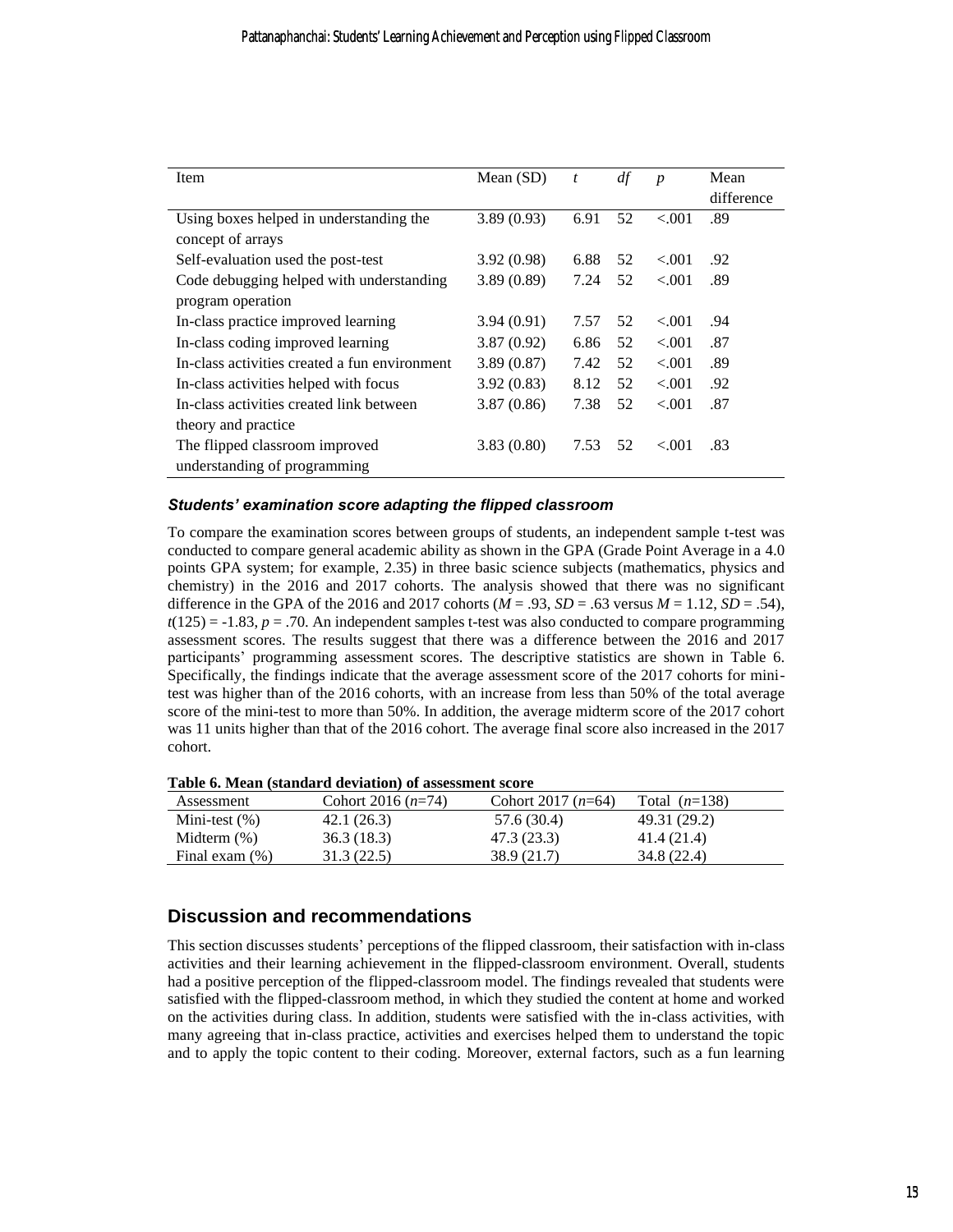environment, that support the learning process helped students to improve their learning. The fun learning atmosphere was created by the lecturer's content-delivery approach, which included the voice and tone of explanation, the appropriate language for delivery content, the lecturer's appearance and activities such as game-based exercises. This is shown by students' comments in the open-ended questions in the questionnaire; for example, "The lecturer taught in an easy-going, lovely, and entertaining way, therefore, I understand the concept without stress", "I like the flipped classroom teaching and learning method", "I would like to do exercises in every session" and "I like flipped classroom because I can work and exchange ideas with my friends." These results are in accordance with the research of Kim et al. (2014), Puarungroj (2015), Campbell et.al (2014), Turan et. al. (2018) and Findlay-Thompson et. al. (2014), in which students were satisfied with the flippedclassroom activities because they provided an opportunity to gain exposure prior to class, an interactive approach for learning and support for building a learning community in which students practice or work together with their peers. Most comments were positive and consistent with the quantitative analysis, showing that the flipped-classroom approach increased students' motivation to learn and engage in the class and improved the learning environment.

With regard to students' learning achievements, the findings confirmed that students' scores were significantly higher when studying in a flipped classroom. This finding is consistent with the research of O'Flaherty and Phillips (2015), who reported that a flipped-classroom approach increased the academic performance of students as measured by improved examination results, pretest and post-test scores or programming test scores. Despite the statistical significantly higher scores for the midterm and final programming test compared with the previous semester, one issue needs to be carefully considered. The low score for the final examination may result from the level of difficulty of the topics, which demanded a more logical understanding of the concepts and ability to apply them to various situations to do the coding. This research was undertaken because the students' assessment results were poor for the module concerned in the previous semester. With a conventional classroom in 2016, the overall assessment average percentage (mini-test, midterm, and final) was 36.6%. With a flipped classroom in 2017, the overall assessment average percentage was 47.9%. The statistical analysis showed that the student gain from 2016 to 2017 was highly significant, both overall and in each area of assessment: the first test, the mid-module test, and the module final exam. Therefore, the overall improved assessment average percentage is compelling evidence for the effectiveness of flipping the classroom.

It was interesting to find that the class schedule and material provided affected students' perception of the flipped classroom. Some students suggested that it would be more fun if the class were in the afternoon (the classes took place in the morning sessions). The reason may be that students felt that they were not ready to study in the early class because they did not feel fully awake. Some students suggested that more details should be provided in the PowerPoint slides.

The challenge in implementing the flipped-classroom approach in the course is ensuring that students prepare before they come to the class. The lecturer needs a systematic approach to keep students' engagement with the pre-class material. One of the approaches used in this study was giving credit points for completing the pre-test quiz before students came to class. However, this method might not work for a different group of students and might lead to a negative learning environment. Therefore, a positive attitude should be applied for implementing flipped classroom; for example, the process of implementing flipped classroom needs to be explained during the first session and systematic instruction needs to be provided to the students. This may help the students to have clear expectations from the course and a direction on how to learn in their own time. The results of this study suggest that the flipped classroom benefited the students in several ways: it improved their understanding of the concepts and increased their level of engagement in the class.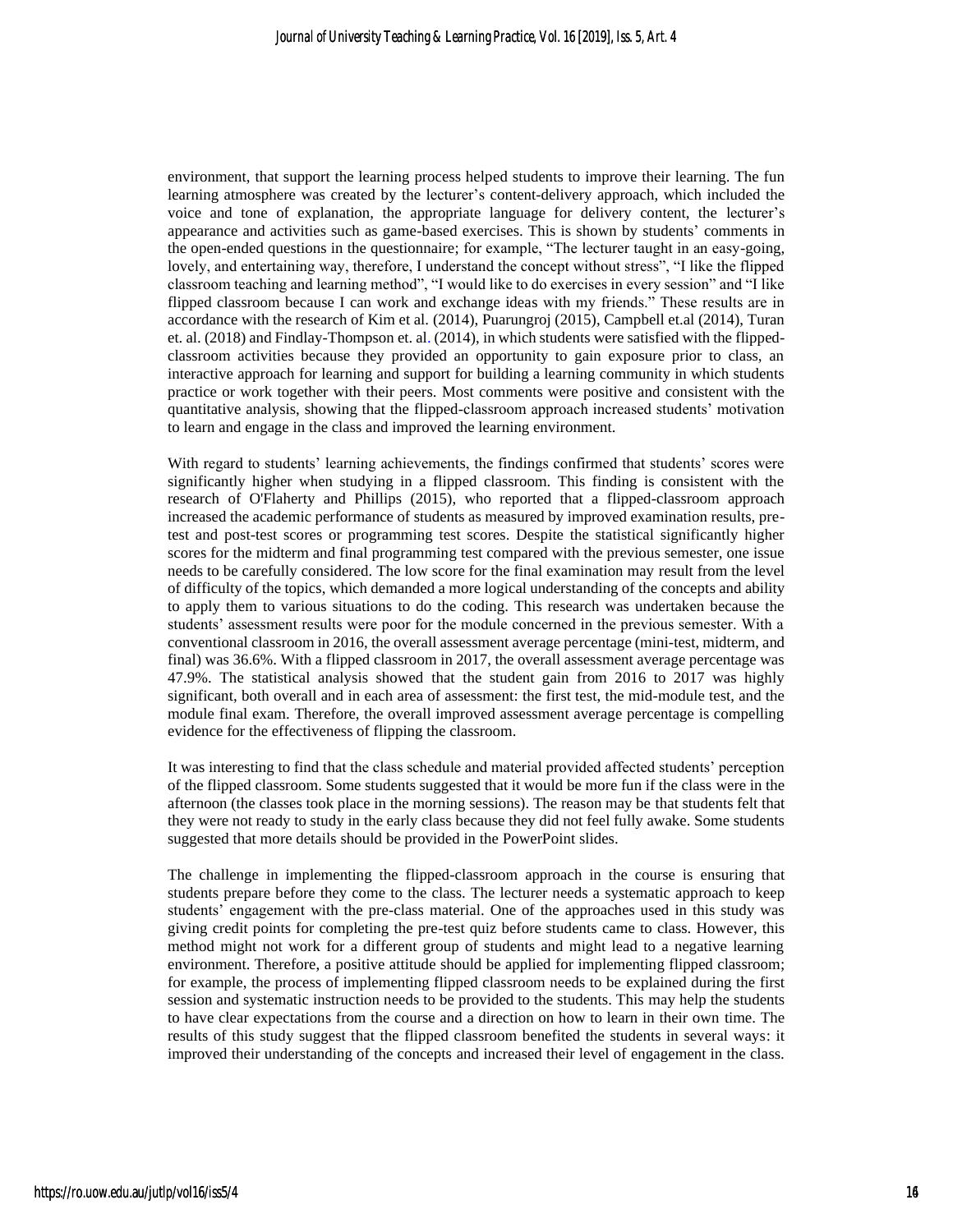It is suggested to make the flipped classroom more effective for a programming class with several types of material provided to allow students to study ahead of class. In addition, if the class is in a morning session, the lecturer should employ more physical activities in the class, such as playing challenging games to find solutions, drawing diagrams or engaging in discussion.

## **Conclusion**

In summary, this study provided an understanding of students' perceptions of flipped classrooms in an introductory course on structured programming. The results indicated that a flipped classroom holds significant promise for the successful improvement of students' learning output in programming courses. Students agreed that they understood the flipped classroom and were highly satisfied with the activities provided in class sessions. Students agreed that learning in a flipped classroom with in-class practice and out-of-class studying helped them to understand programming concepts and to implement programs from that understanding. In addition, after the students learned the course in a flipped-classroom environment, their programming skill as measured by their minitest and programming examination scores was significantly higher than that of the students in the traditional-lecture class environment from the previous year.

#### **References**

- Alhazbi, S 2016, 'Using flipped classroom approach to teach computer programming', *Teaching, Assessment, and Learning for Engineering (TALE), 2016 IEEE International Conference*, pp. 441-444.
- Amresh, A, Carberry, AR & Femiani, J 2013, 'Evaluating the effectiveness of flipped classrooms for teaching CS1', *IEEE Frontiers in Education Conference*, pp. 733-735.
- Beatty, B & Ulasewicz, C 2006, 'Faculty Perspectives on Moving from Blackboard to the Moodle Learning Management System', *TechTrends*, vol. 50, no. 4, pp. 36-45.
- Bergmann, J & Aaron, S 2012, 'Flip your classroom: Reach every student in every class every day', *International Society for Technology in Education.*
- Bishop, JL & Verleger, MA 2013, 'The flipped classroom: A survey of the research', *ASEE National Conference*, Atlanta, GA, pp. 1-18.
- Bremer, D & Bryant, R 2005, 'A comparison of two learning management systems: Moodle vs Blackboard', *The 18th Annual Conference of the National Advisory Committee on Computing Qualifications*, pp. 135-139.
- Butler, M & Morgan, M 2007, 'Learning challenges faced by novice programming students studying high level and low feedback concepts', *The 24th ASCILITE Conference*, pp. 2-5.
- Campbell, J., Horton, D., Craig, M., & Gries, P. (2014). Evaluating an inverted CS1. *The 45th ACM Technical Symposium on Computer Science Education*, pp. 307-312.
- Cole, J & Foster, H 2007, *Using Moodle: Teaching with the popular open source course management system.* O'Reilly Media, Inc., Newton, MA.
- Crawford, JA & Kelder, J-A 2019, 'Do we measure leadership effectively? Articulating and evaluating scale development psychometrics for best practice', *Leadership Quarterly*, vol. 30, no. 1, pp. 133-144.
- Dellos, R 2015, 'Kahoot! A digital game resource for learning', *International Journal of Instructional Technology and Distance Learning*, vol. 12, no. 4, pp. 49-52.
- Dougiamas, M & Taylor, P 2003, 'Moodle: Using learning communities to create an open source course management system', *World Conference on Educational Multimedia, Hypermedia and Telecommunications (EDMEDIA)*, pp. 171-178, Chesapeake, VA.
- Enfield, J 2013, 'Looking at the impact of the flipped classroom model of instruction on undergraduate multimedia students at CSUN', *TechTrends*, vol. 57, no. 6, pp. 14-27.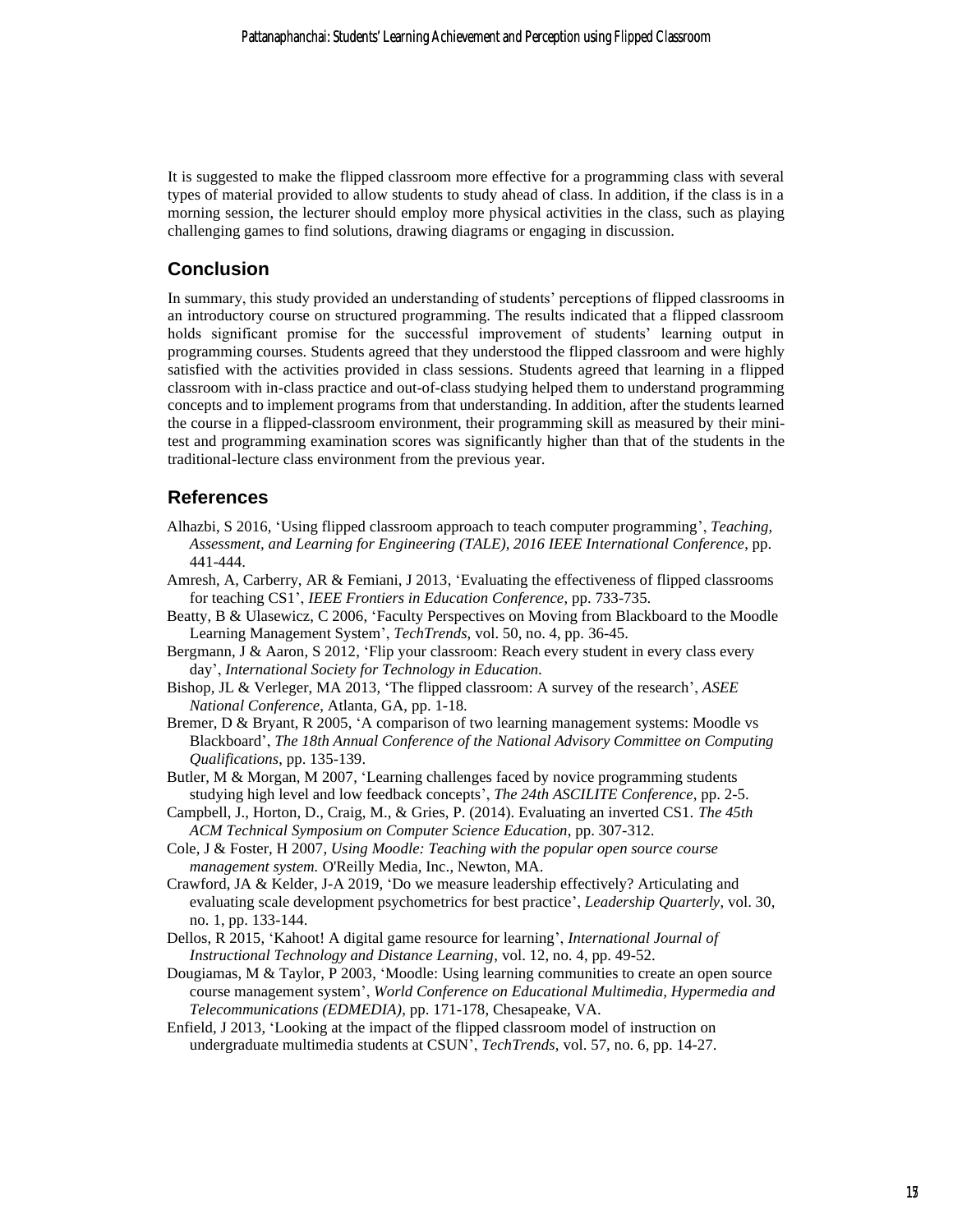- Ferreri, SP & O'Connor, SK 2013, 'Redesign of a large lecture course into a small-group learning course', *American Journal of Pharmaceutical Education*, vol. 77, no. 1, p. 13.
- Findlay-Thompson, S & Mombourquette, P 2014, 'Evaluation of a flipped classroom in an undergraduate business course', *Business Education & Accreditation*, vol. 6, no. 1, pp. 63-71.
- Fulton, K 2012, 'Upside down and inside out: Flip your classroom to improve student learning', *Learning & Leading with Technology*, vol. 39, no. 8, pp. 12-17.
- George, D & Mallery, P 2003, *IBM SPSS statistics 23 step by step: A simple guide and reference,* Allyn & Bacon, Boston.
- Gilboy, MB, Heinerichs, S & Pazzaglia, G 2015, 'Enhancing student engagement using the flipped classroom', *Journal of Nutrition Education and Behavior*, vol. 47, no. 1, pp. 109-114.
- Graham, K 2015, 'TechMatters: Getting into Kahoot!(s): Exploring a game-based learning system to enhance student learning', *LOEX Quarterly*, vol. 42, no. 3, pp. 6-7.
- Guo, PJ, Kim, J & Rubin, R 2014, 'How video production affects student engagement: An empirical study of MOOC videos', *First ACM Conference on Learning@ Scale,* pp. 41-50.
- Hawks, SJ 2014, 'The flipped classroom: now or never?', *AANA Journal*, vol. 82, no. 4, pp. 264- 269.
- Heerwig, JA & McCabe, BJ 2009, 'Education and social desirability bias: The case of a black presidential candidate', *Social Science Quarterly*, vol. 90, no. 3, pp. 674-686.
- Herreid, CF & Schiller, NA 2013, 'Case studies and the flipped classroom', *Journal of College Science Teaching*, vol. 42, no. 5, pp. 62-66.
- Jonsson, H 2015, 'Using flipped classroom, peer discussion, and just-in-time teaching to increase learning in a programming course', *IEEE Frontiers in Education Conference (FIE)*, pp. 1-9.
- Kim, M, Kim, S, Khera, O & Getman, J 2014, 'The experience of three flipped classrooms in an urban university: an exploration of design principles' *The Internet and Higher Education*, vol. 22, pp. 37-50.
- Krumpal, I 2013, 'Determinants of social desirability bias in sensitive surveys: a literature review', *Quality & Quantity*, pp. 2025-2047.
- Maher, M, Latulipe, C, Lipford, H & Rorrer, A 2015, 'Flipped classroom strategies for CS education', *The 46th ACM Technical Symposium on Computer Science Education*, pp. 218- 223, Kansas City, MO.
- O'Flaherty, J & Phillips, C 2015, 'The use of flipped classrooms in higher education: A scoping review', *The Internet and Higher Education*, vol. 25, pp. 85-95.
- Prober, CG & Khan, S 2013, 'Medical education reimagined: a call to action', *Academic Medicine*, vol. 88, no. 10, pp. 1407-1410.
- Puarungroj, W 2015, 'Inverting a computer programming class with the flipped classroom', *Proceedings of the International Conference on eLearning for Knowledge-Based Society,* pp. 40.1-40.7.
- Rendersoft Development 2019, *CamStudio Open Source*, viewed at https://camstudio.org/.
- Rovinelli, RJ & Hambleton, RK 1977, 'On the use of content specialists in the assessment of criterion-referenced test item validity', *Dutch Journal of Educational Research*, no. 2, pp. 49- 60.
- Stuart, GS & Grimes, DA 2009, 'Social desirability bias in family planning studies: a neglected problem', *Contraception*, vol. 80, no. 2, pp. 108-112.
- Talbert, R 2017, *Flipped learning: A guide for higher education faculty.* Stylus Publishing, LLC, Sterling, VA.
- The Code::Blocks Team 2019, *Code::Blocks [version 16.01]*, viewed at http://www.codeblocks.org/home
- Tune, JD, Sturek, M & Basile, DP 2013, 'Flipped classroom model improves graduate student performance in cardiovascular, respiratory, and renal physiology', *Advances in physiology education*, vol. 37, no. 4, pp. 316-320.